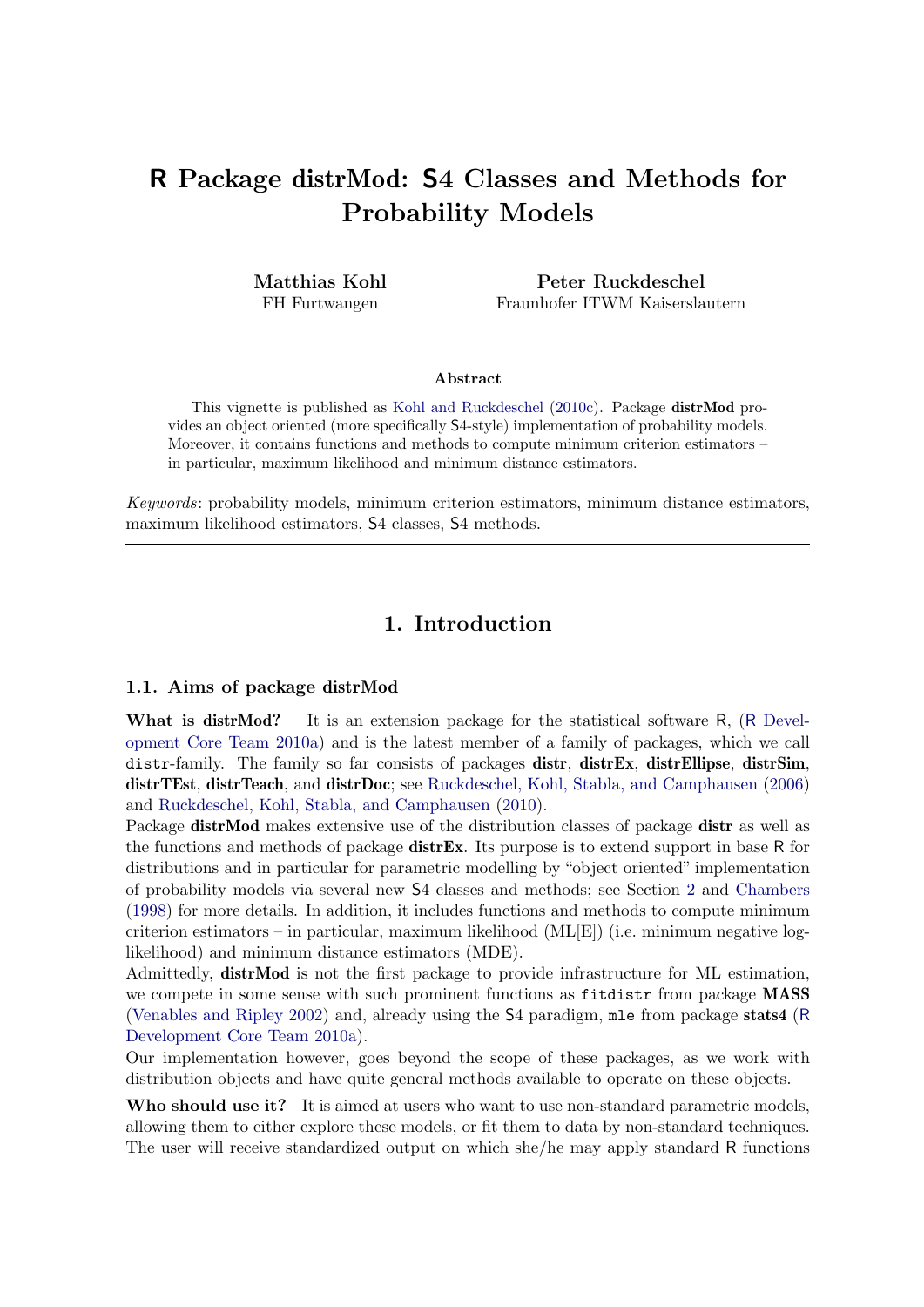#### like plot, show, confint, profile.

By non-standard parametric models we mean models not in the list of explicit models covered by fitdistr; that is, "Poisson", "beta", "cauchy", "chi-squared", "exponential", "gamma", "geometric", "lognormal", "logistic", "negative binomial", "normal", "f", "t", "weibull". Standard as well as non-standard models can easily be implemented based on the infrastructure provided by packages distr and distrEx. We will demonstrate this using examples  $(M2)$  and  $(M4)$  specified in Section [1.2.](#page-1-0)

Non-standard techniques may include minimum criterion estimation, minimum distance estimation, a particular optimization routine not covered by optim/optimize in the MLE case, or some explicit expression for the MLE not covered by the standard class-room examples. Non-standard techniques may also stand for estimation of a (differentiable) function of the parameter as illustrated in example (M3).

Despite this flexibility, we need not modify our code to cover all this. In short, we are able to implement one static algorithm which by S4 method dispatch dynamically takes care of various models and optimization techniques, thus avoiding redundancy and simplifying maintenance. We will explain this more precisely in Section [4.1.](#page-14-0)

All information relevant for a specific parametric model is grouped within an object of class ParamFamily or subclasses for which it may for instance be of interest to explore the (perhaps automatically derived, as in the case of example  $(M2)$ ) score function and the corresponding Fisher information. The return value of the model fit, an estimate of the parameter, is an object of class Estimator or subclasses for which one may want to have confidence intervals, some profiling, etc. For objects of these classes we provide various methods for standard R functions; see Sections [3](#page-4-0) and [4](#page-14-1) for more details.

Availability The current version of package distrMod is 2.2 and can be found on the Comprehensive R Archive Network at <http://CRAN.R-project.org/package=distrMod>. The development version of the distr-family is located at R-Forge; see [Theußl and Zeileis](#page-24-3) [\(2009\)](#page-24-3).

#### <span id="page-1-0"></span>1.2. Running examples

For illustrating the functionality of **distrMod**, we will use four running examples for each of which we assume i.i.d. observations  $X_i$   $(i = 1, \ldots, n, n \in \mathbb{N})$  distributed according to the respective  $P_{\theta}$ :

- (M1) the one-dimensional normal location family  $\mathcal{P} := \{P_\theta | \theta \in \mathbb{R}\}\$  with  $P_\theta = \mathcal{N}(\theta, 1)$ . This model is L<sub>2</sub>-differentiable (i.e. smoothly parametrized) with scores  $\Lambda_{\theta}(x) = x - \theta$ .
- (M2) a one-dimensional location and scale family  $\mathcal{P} := \{P_\theta | \theta = (\mu, \sigma)' \in \mathbb{R} \times (0, \infty)\}\$  with some non-standard  $P_{\theta}$ . More precisely we assume,

$$
X_i = \mu + \sigma V_i \qquad \text{for} \quad V_i \stackrel{\text{i.i.d}}{\sim} P \tag{1}
$$

where  $P = P_{\theta_0} (\theta_0 = (0, 1)')$  is the following central distribution

$$
P(dx) = p(x) dx, \qquad p(x) \propto e^{-|x|^3} \tag{2}
$$

P is L<sub>2</sub>-differentiable with scores  $\Lambda_{\theta}(x) = (3 \text{ sign}(y) y^2, 3|y|^3 - 1)/\sigma$  for  $y = (x - \mu)/\sigma$ .

(M3) the gamma family  $\mathcal{P} := \{P_{\theta} = \text{gamma}(\theta) | \theta = (\beta, \xi)' \in (0, \infty)^2\}$  for scale parameter β and shape parameter ξ. This model is L<sub>2</sub>-differentiable with scores  $\Lambda_{\theta}(x)$  =  $\left(\frac{y-\xi}{\beta}\right)$  $\frac{-\xi}{\beta}, \log(y) - (\log \Gamma)'(\xi)$  for  $y = x/\beta$  and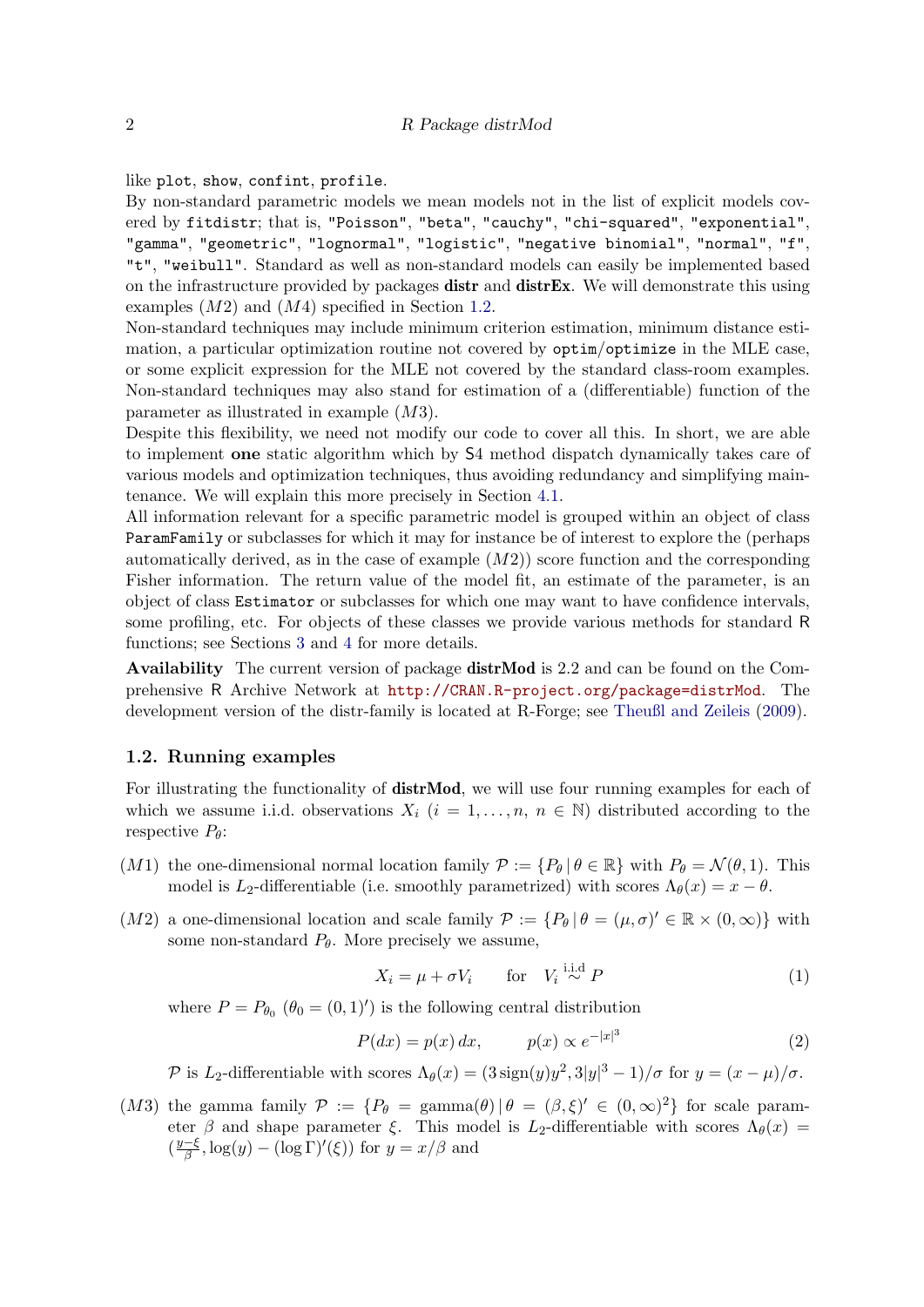(M4) a censored Poisson family:  $\mathcal{P} := \{P_{\theta} | \theta \in (0,\infty)\}\$  where  $P_{\theta} = \mathcal{L}_{\theta}(X|X > 1)$  for  $X \sim \text{Pois}(\theta)$ , that is, we only observe counts larger or equal to 2 in a Poisson model. This model is L<sub>2</sub>-differentiable with scores  $\Lambda_{\theta}(x) = x/\theta - (1 - e^{-\theta})/(1 - (1 + \theta)e^{-\theta})$ .

We will estimate  $\theta$  from  $X_1, \ldots, X_n$  with mean squared error (MSE) as risk. This makes the MLE asymptotically optimal. Other considerations, in particular robustness issues, suggest that one should also look at alternatives. For the sake of this paper, we will limit ourselves to one alternative in each model. In model  $(M1)$  we will use the median as most-robust estimator, in model (M2) we will look at the very robust estimator  $\theta_r =$  (median, mad) (mad)  $=$  suitable standardized MAD), while in models  $(M3)$  and  $(M4)$  we use minimum distance estimators (MDE) to the Cramér-von-Mises distance.

The four examples were chosen for the following reasons:

In Example  $(M1)$ , nothing has to be redefined. Estimation by MDE or MLE is straightforward: We define an object of class NormLocationFamily and generate some data.

```
R / (N \leq NormLocationFamily(mean = 3))
```

```
An object of class "NormLocationFamily"
### name: normal location family
```

```
### distribution: Distribution Object of Class: Norm
mean: 3
sd: 1
### param: An object of class "ParamFamParameter"
name: loc
mean: 3
### props:
[1] "The normal location family is invariant under"
[2] "the group of transformations 'g(x) = x + loc'"
[3] "with location parameter 'loc'"
```

```
R > x \leftarrow r(N)(20)
```
We compute the MLE and the Cramér-von-Mises MDE using some (preliminary) method for the computation of the asymptotic covariance of the MDE.

```
R> MLEstimator(x, N)Evaluations of Maximum likelihood estimate:
-------------------------------------------
 2.9524896
 (0.2236068)
R> MDEstimator(x,N,distance=CvMDist,
+ asvar.fct = distrMod:::.CvMMDCovariance)
```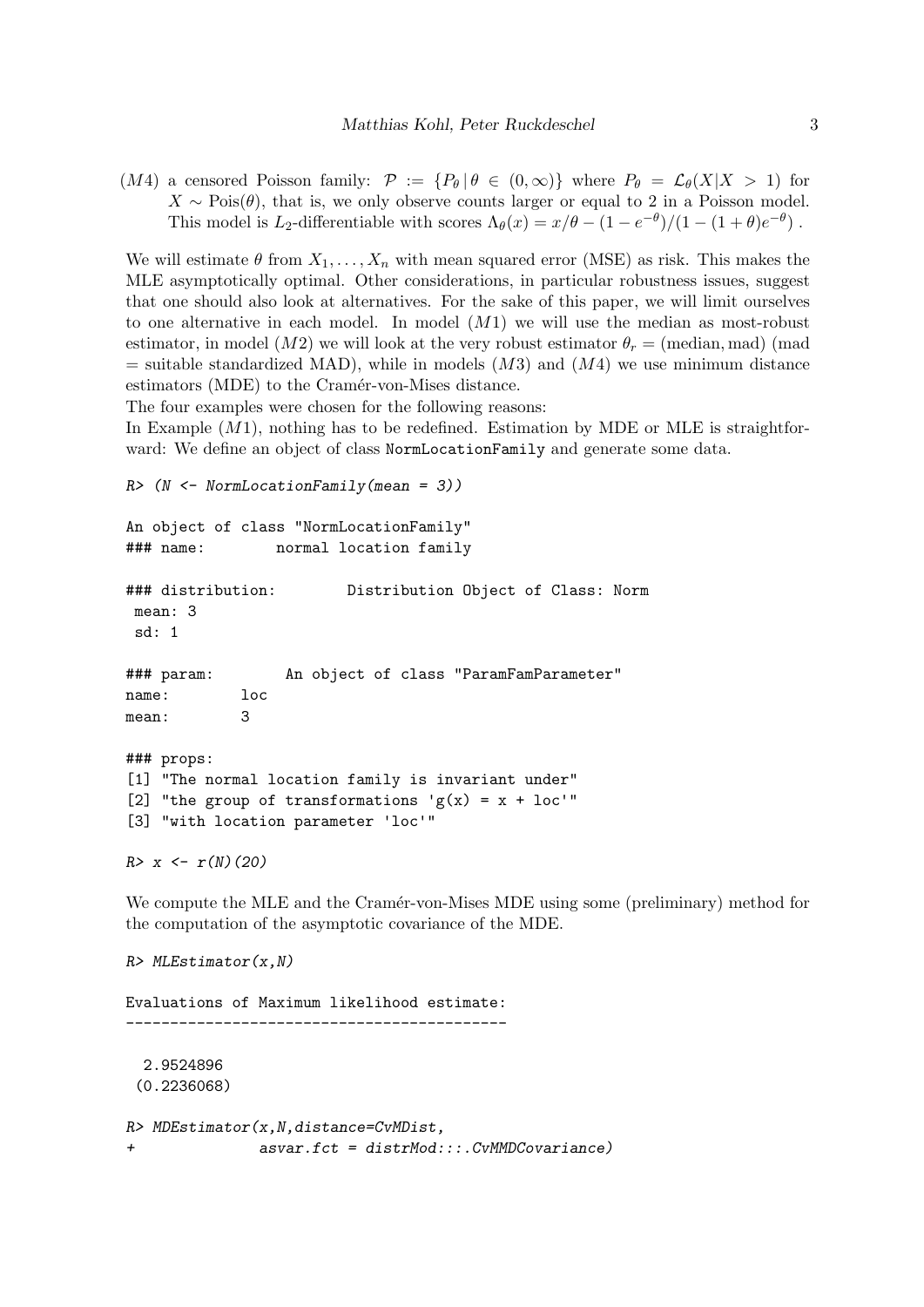```
Evaluations of Minimum CvM distance estimate:
---------------------------------------------
     mean
  2.8949612
 (0.2339761)
```
Example  $(M2)$  illustrates the use of a "parametric group model" in the sense of [Lehmann](#page-23-3) [\(1983,](#page-23-3) Section 1.3, pp. 19–26), and as this model is quite non-standard, we use it to demonstrate some capabilities of our generating functions. Example  $(M3)$  illustrates the use of a predefined S4 class; specifically, class GammaFamily. In this case there are various equivalent parameterizations, which in our setup can easily be transformed into each other; see Section [3.2.](#page-12-0) Example  $(M4)$ , also available in package distrMod as demo censoredPois. illustrates a situation where we have to set up a model completely anew.

#### 1.3. Organization of the paper

We first explain some aspects of the specific way object orientation (OO) is realized in R. We then present the new model S4 classes and demonstrate how package **distrMod** can be used to compute minimum criterion estimators. The global options which may be set in our package and some general programming practices are given in the appendix.

# 2. Object orientation in S4

<span id="page-3-0"></span>In R, OO is realized in the S3 class concept as introduced in [Chambers](#page-23-4) [\(1993a,](#page-23-4)[b\)](#page-23-5) and by its successor, the S4 class concept, as developed in [Chambers](#page-23-2) [\(1998,](#page-23-2) [1999,](#page-23-6) [2001\)](#page-23-7) and described in detail in [Chambers](#page-23-8) [\(2008\)](#page-23-8). Of course, also R [Development Core Team](#page-23-9) [\(2010b,](#page-23-9) Section 5) may serve as reference.

An account of some of the differences to standard OO may be found in [Chambers and Tem](#page-23-10)[ple Lang](#page-23-10) [\(2001\)](#page-23-10), [Bengtsson](#page-22-0) [\(2003\)](#page-22-0), and [Chambers](#page-23-11) [\(2006\)](#page-23-11).

Using the terminology of [Bengtsson](#page-22-0) [\(2003\)](#page-22-0), mainstream software engineering (e.g.  $C_{++}$ ) uses  $COOP$  (class-object-oriented programming) style whereas the  $S3/S4$  concept of R uses FOOP (function-object-oriented programming) style or, according to [Chambers](#page-23-11) [\(2006\)](#page-23-11), at least  $F+COOP$  (i.e. both styles).

In COOP style, methods providing access to or manipulation of an object are part of the object, while in FOOP style, they are not, but belong to *generic functions* – abstract functions which allow for arguments of varying type/class. A dispatching mechanism then decides on run-time which method best fits the signature of the function, that is, the types/classes of (a certain subset of) its arguments. C++ has a similar concept, "overloaded functions" as discussed by [Stroustrup](#page-24-4) [\(1997,](#page-24-4) Section 4.6.6).

In line with the different design of OO within R, some notions have different names in R context as well. This is in part justified by slightly different meanings; e.g., members in R are called *slots*, and constructors are called *generating functions*. In the case of the latter, the notion does mean something similar but not identical to a constructor: a generating function according to [Chambers](#page-23-7) [\(2001\)](#page-23-7) is a user-friendly wrapper to a call to  $\text{new}(\lambda)$ , the actual constructor in the S4 system. In general it does not have the same flexibility as the full-fledged constructor in that some calling possibilities will still be reserved to a call to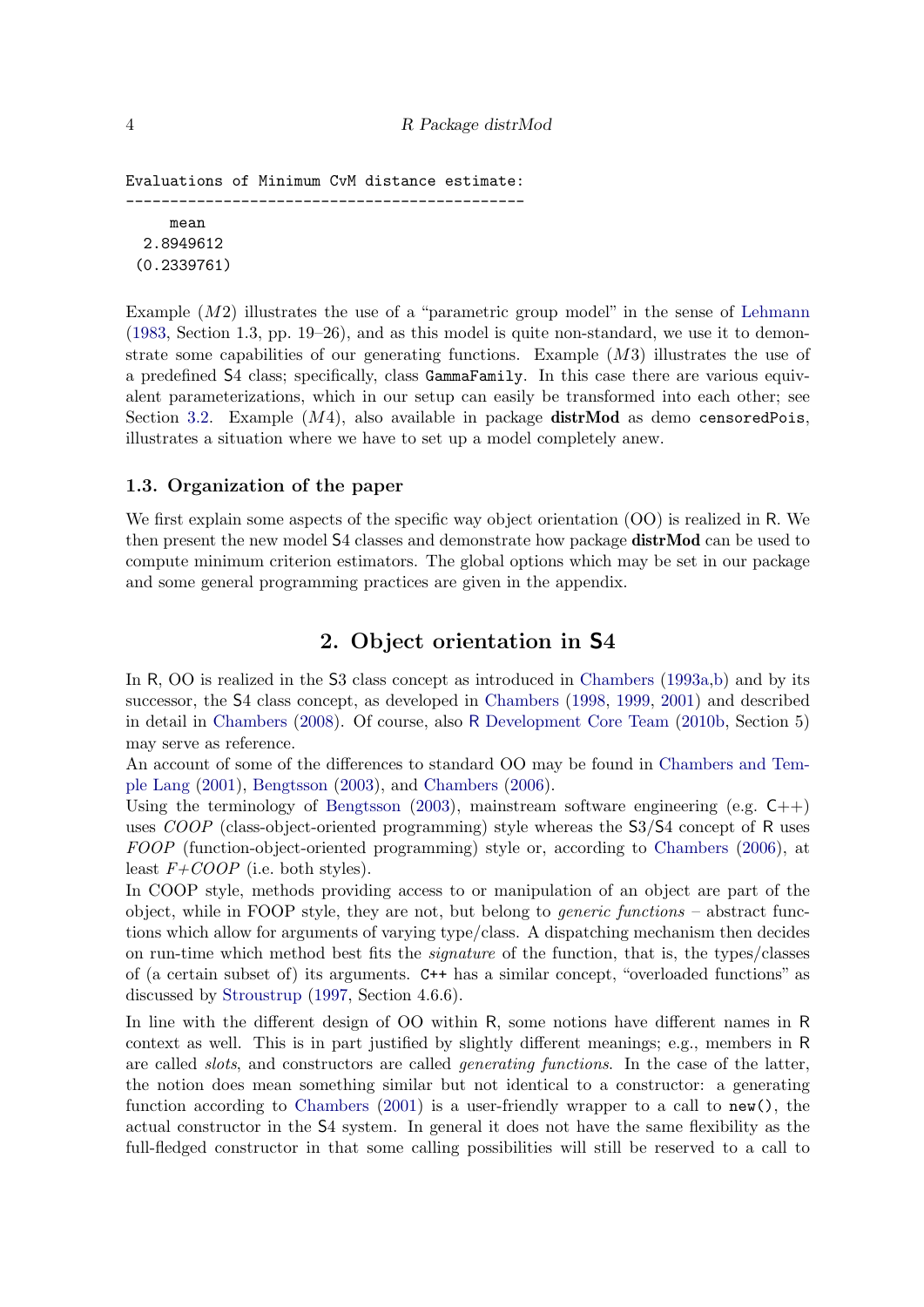#### new().

Following the (partial) FOOP style of R, we sometimes have to deviate from best practice in mainstream OO, namely documenting the methods of each class hierarchy together as a group. Instead we document the corresponding particular methods in the help file for the corresponding generic.

Although the use of OO in the R context will certainly not be able to gain benefits using object identity, information hiding and encapsulation, the mere use of inheritance and polymorphism does provide advantages:

Polymorphism is a very important feature in interactively used languages as the user will not have to remember a lot of different function names but instead is able to say plot to many different objects of classes among which there need not be any inheritance structure. On the other hand, inheritance will make it possible to have a general (default) code which applies if nothing else is known while still any user may register his own particular method for a derived class, without interference of the authors of the class and generic function definitions. Of course, this could also be achieved by functional arguments, but using method dispatch we have much more control on the input and output types of the corresponding function. This is important, as common R functions neither have type checking for input arguments nor for return values. In addition to simple type checking we could even impose some refined checking by means of the S4 validity checking.

### 3. S4 classes: Models and parameters

#### <span id="page-4-0"></span>3.1. Model classes

Models in Statistics and in  $R$  In Statistics, a probability model or shortly model is a family of probability distributions. More precisely, a subset  $\mathcal{P} \subset \mathcal{M}_1(\mathcal{A})$  of all probability measures on some sample space  $(\Omega, \mathcal{A})$ . In case we are dealing with a parametric model, there is a finite-dimensional parameter domain  $\Theta$  (usually an open subset of  $\mathbb{R}^k$ ) and a mapping  $\theta \mapsto P_{\theta}$ , assigning each parameter  $\theta \in \Theta$  a corresponding member of the family P. If this parametrization is smooth, more specifically  $L_2$ -differentiable, see [Rieder](#page-24-5) [\(1994,](#page-24-5) Section 2.3), we additionally have an  $L_2$ -derivative  $\Lambda_\theta$  for each  $\theta \in \Theta$ ; that is, some random variable (RV) in  $L_2(P_\theta)$  and its corresponding (co)variance, the Fisher information  $\mathcal{I}_\theta$ . In most cases,  $\Lambda_{\theta} = \frac{d}{d\theta} \log p_{\theta}$  (the classical scores) for  $p_{\theta}$  the density of  $P_{\theta}$  w.r.t. Lebesgue or counting measure.

One of the strengths of R (or more accurately of S) right from the introduction of S3 in [Becker, Chambers, and Wilks](#page-22-1) [\(1988\)](#page-22-1) is that models, more specifically [generalized] linear models (see functions lm and glm in package stats) may be explicitly formulated in terms of the language. The key advantage of this is grouping of relevant information, re-usability, and of course the formula interface (see formula in package stats) by which computations on the model are possible in S.

From a mathematical point of view however, these models are somewhat incomplete: In the case of lm, there is an implicit assumption of Gaussian errors, while in the case of glm only a limited number of explicit families and explicit link functions are "hard-coded". So in fact, again the user will not enter any distributional assumption.

Other models like the more elementary location and scale family (with general central distri-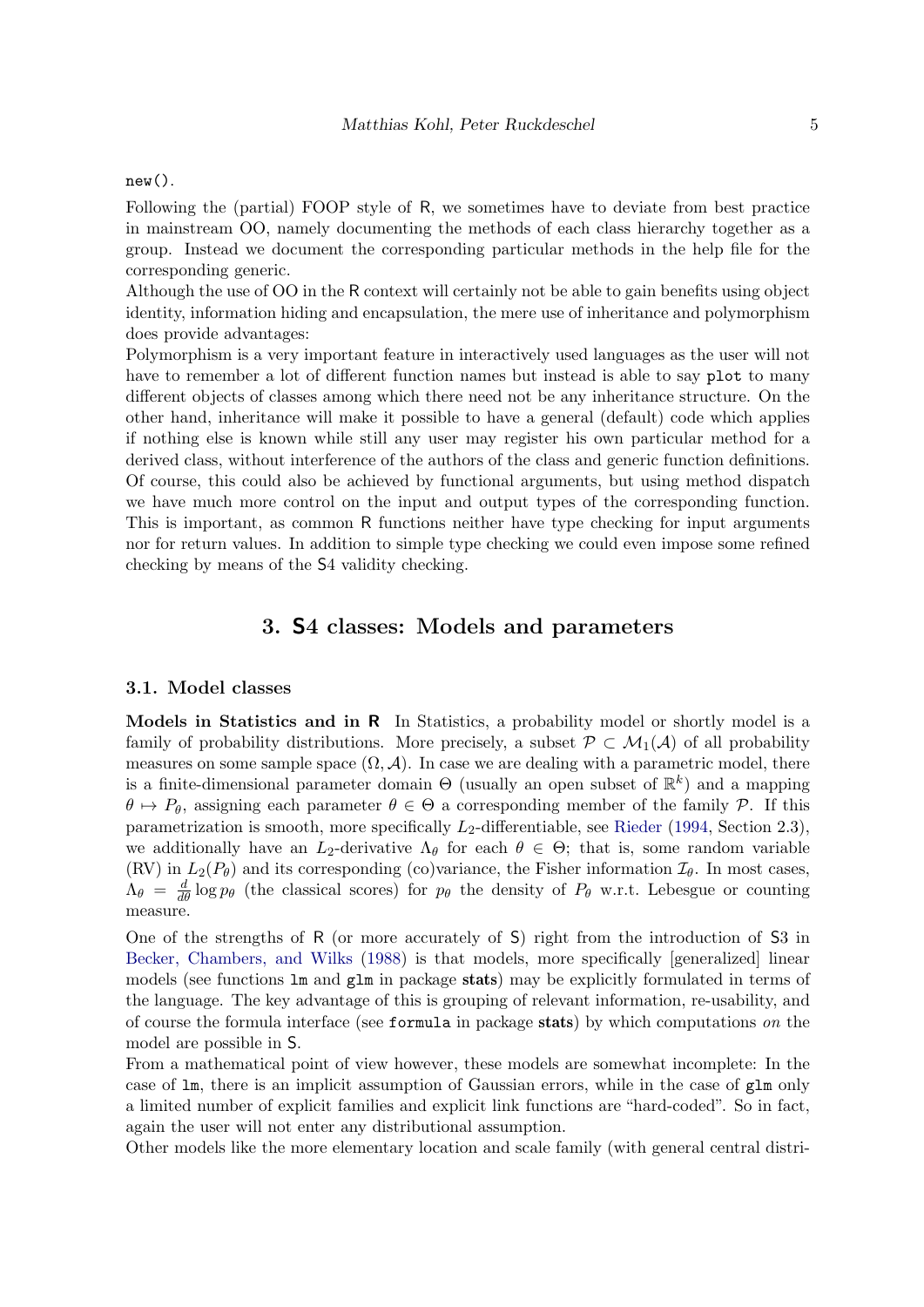bution) so far have not even been implemented.

With our distribution classes available from package **distr** we go ahead in this direction in package distrMod, although admittedly, up to now, we have not yet implemented any regression model or integrated any formula interface, but this will hopefully be done in the future.

Packages distr and distrEx Much of our infrastructure relies on our R packages distr and distrEx available on [CRAN](http://cran.r-project.org/). Package distr, see [Ruckdeschel](#page-24-0) *et al.*  $(2006, 2010)$  $(2006, 2010)$  $(2006, 2010)$ , aims to provide a conceptual treatment of distributions by means of S4 classes. A mother class Distribution is introduced with slots for a parameter and for functions  $r$ , d, p and q for simulation, for evaluation of density, c.d.f. and quantile function of the corresponding distribution, respectively. All distributions of the stats package are implemented as subclasses of either AbscontDistribution or DiscreteDistribution, which themselves are again subclasses of UnivariateDistribution. As usual in stochastics, we identify distributions with RVs distributed accordingly. By means of these classes, we may automatically generate new objects of these classes for the laws of RVs under standard univariate mathematical transformations and under standard bivariate arithmetical operations acting on independent RVs. Here is a short example: We create objects of  $\mathcal{N}(2, 1.69)$  and Pois (1.2) and convolve an affine transformation of them.

```
R> library(distr)
R > N < - Norm(mean = 2, sd = 1.3)R> P \leftarrow Pois(lambda = 1.2)R > Z \le -2*N + 3 + PR> Z
```
Distribution Object of Class: AbscontDistribution

```
R> plot(Z, cex.inner = 0.9)
```
The new distribution has corresponding slots r, d, p and q.

 $R > p(Z)(0.4)$ 

```
[1] 0.002415387
```
- $R > q(Z)(0.3)$
- [1] 6.705068

 $R > r(Z)(5)$ 

[1] 10.543974 10.701420 5.056189 9.376285 10.455493

Package distrEx extends distr by covering statistical functionals like expectation, variance or the median evaluated at distributions, as well as distances between distributions and basic support for multivariate and conditional distributions. E.g., using the distributions generated above, we can write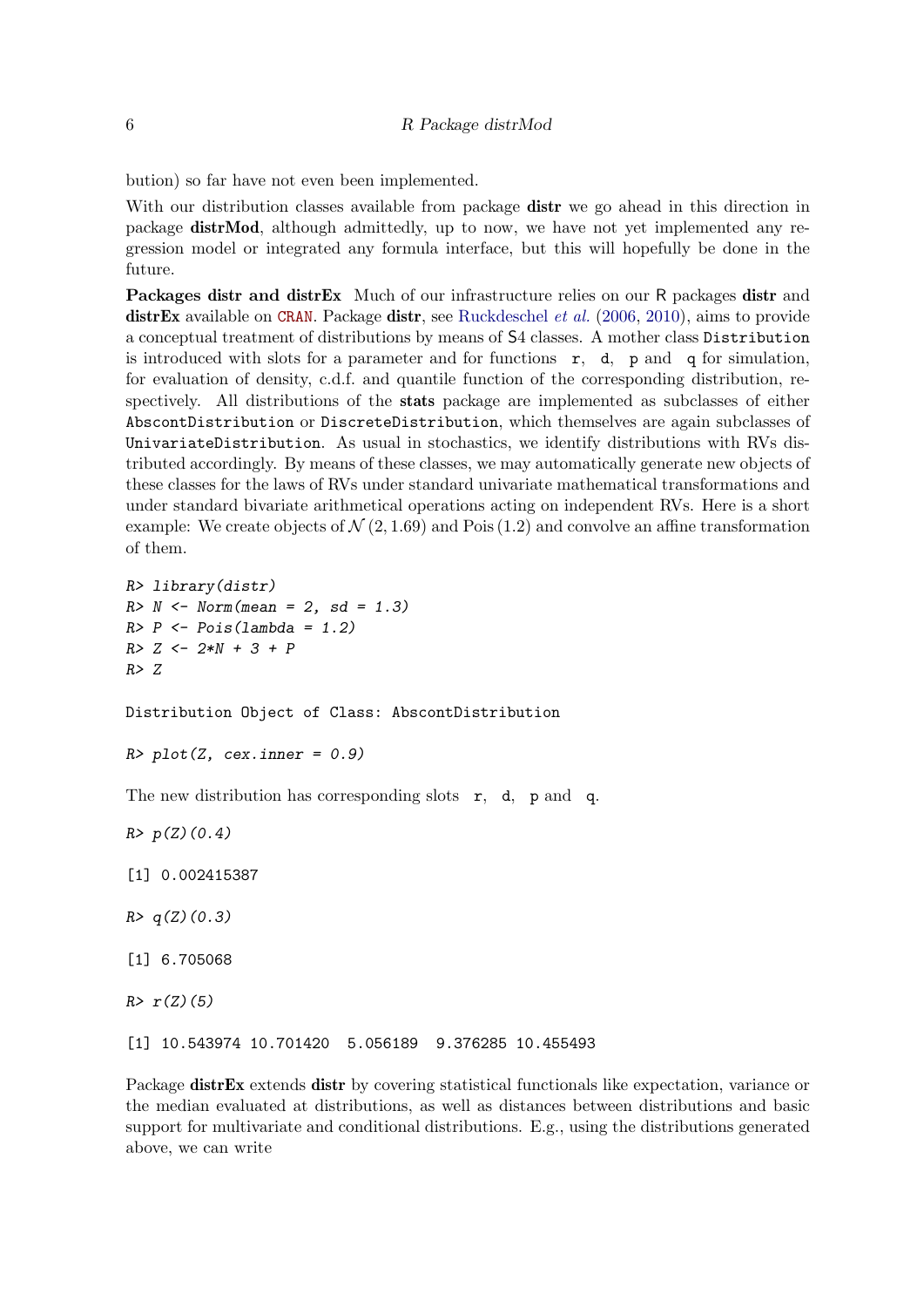

Figure 1: Plot of Z, an object of class AbscontDistribution.

R> library(distrEx)  $R > E(N)$ [1] 2  $R > E(P)$ [1] 1.2  $R > E(Z)$ [1] 8.200032  $R > E(Z, fun=function(x) sin(x))$ 

[1] 0.01937083

where  $E(N)$  and  $E(P)$  return the analytic value whereas the last two calls invoke some numerical computations.

Models in distrMod Based on class Distribution of package distr and its subclasses we define classes for families of probability measures in package distrMod. So far, we specialized this to parametric families of probability measures in class ParamFamily; see Figure [2.](#page-7-0) The concept however, also allows the derivation of subclasses for other (e.g. semiparametric) families of probability measures. In the case of  $L_2$ -differentiable parametric families we introduce several additional slots for scores  $\Lambda_{\theta}$  and Fisher information  $\mathcal{I}_{\theta}$ . In particular, slot L2deriv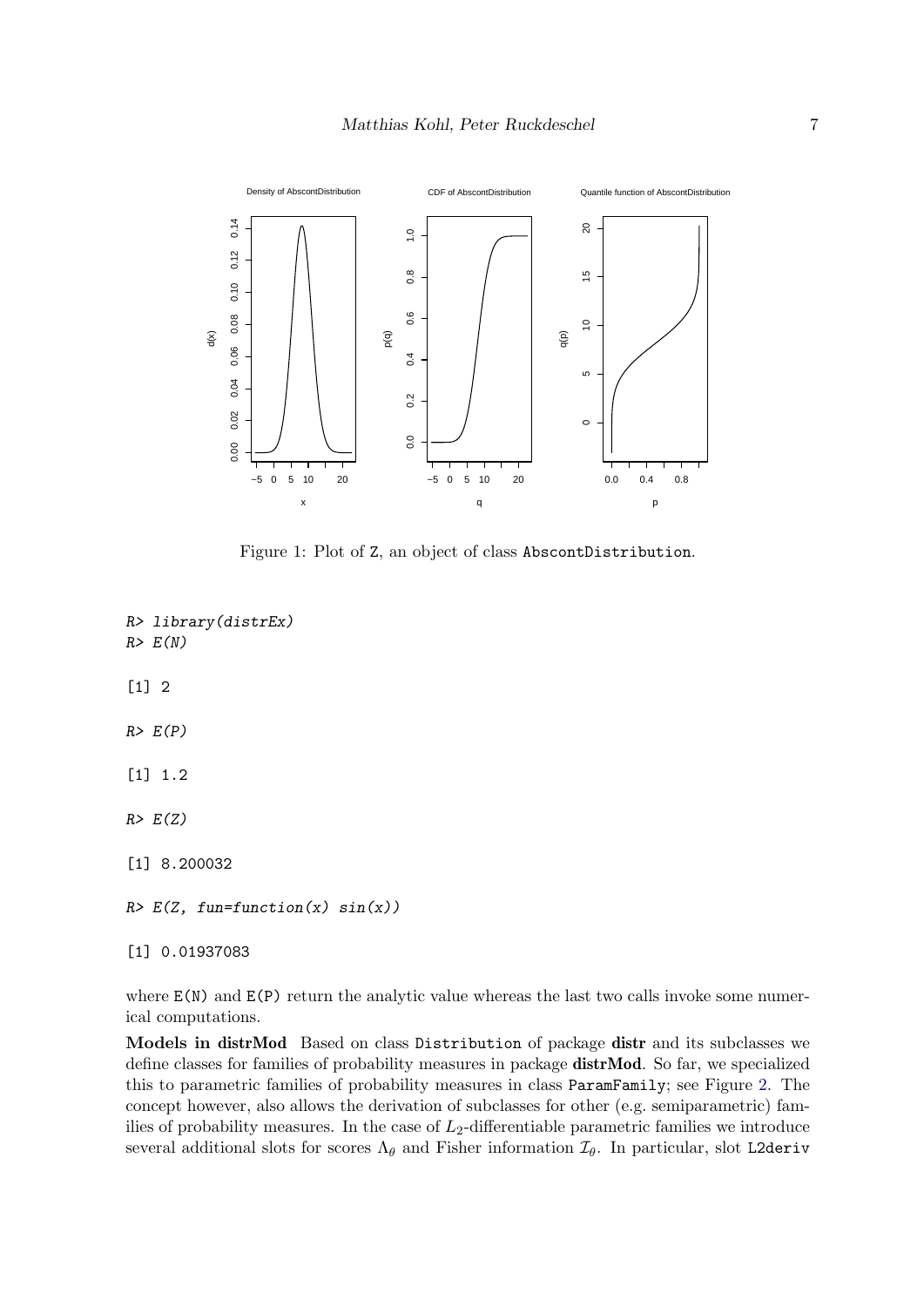

<span id="page-7-0"></span>Figure 2: Inheritance relations and slots of the corresponding (sub-)classes for ProbFamily where we do not repeat inherited slots.

for the score function is of class EuclRandVarList, a class defined in package RandVar [\(Kohl](#page-23-12) [and Ruckdeschel](#page-23-12) [2010a\)](#page-23-12). The mother class ProbFamily is virtual and objects can only be created for all derived classes.

Class ParamFamily and all its subclasses have pairs of slots: actual value slots and functional slots, the latter following the COOP paradigm. The actual value slots like distribution, param, L2deriv, and FisherInfo are used for computations at a certain value of the parameter, while functional slots like modifyParam, L2deriv.fct, and FisherInfo.fct provide mappings  $\Theta \to \mathcal{M}_1(\mathbb{B}), \theta \mapsto P_\theta, \Theta \to \dot{\bigcup}_{\theta \in \Theta} L_2(P_\theta), \theta \mapsto \Lambda_\theta$ , and  $\Theta \to \mathbb{R}^{k \times k}, \theta \mapsto \mathcal{I}_\theta$ , respectively, and are needed to modify the actual parameter of the model, or to move the model from one parameter value to another. The different modifications due after a change in the parameter are grouped in S4 method modifyModel.

Generating functions Generating objects of class L2ParamFamily and derived classes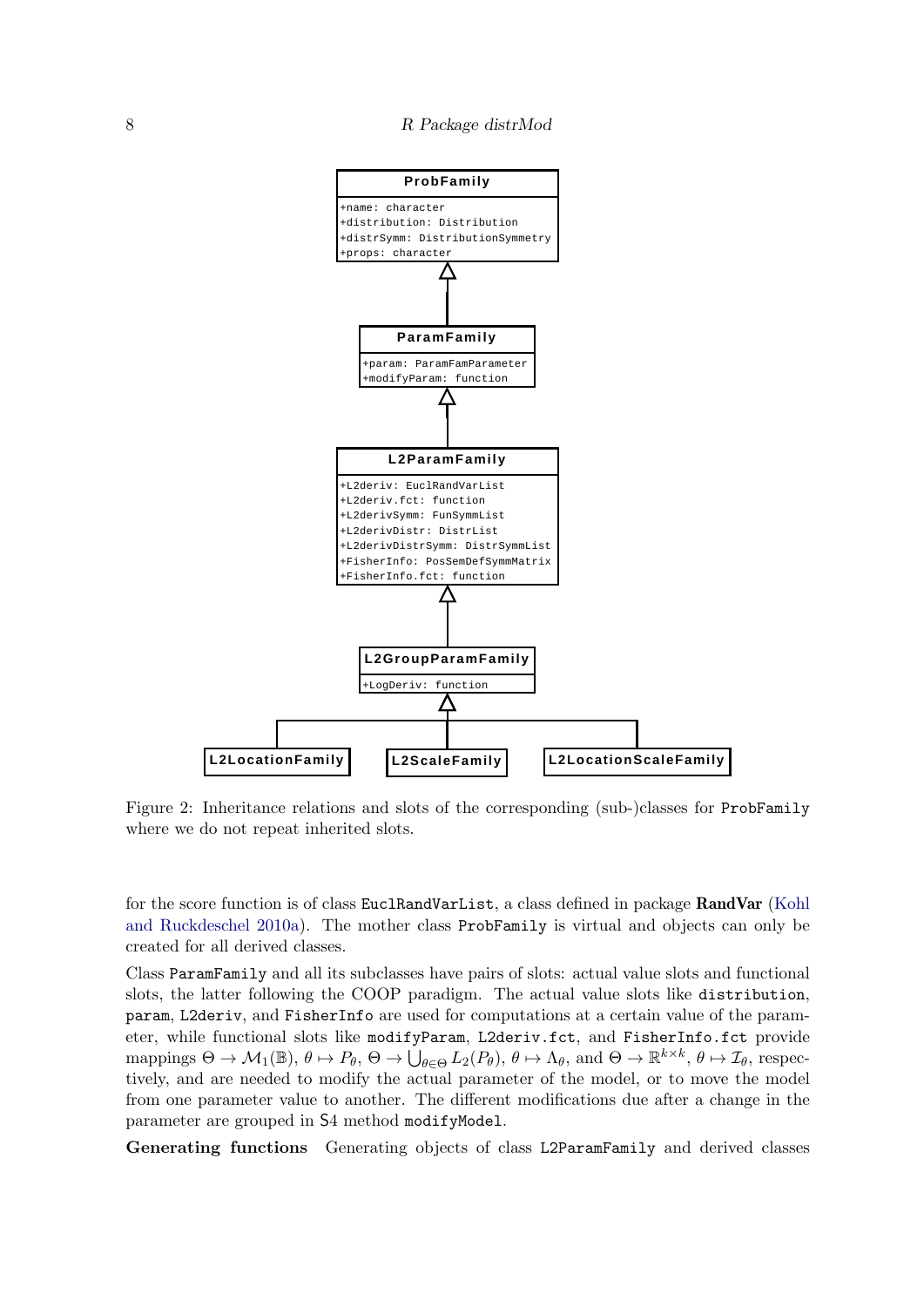involves filling a considerable number of slots. Hence, for convenience, there are several userfriendly generating functions as displayed in Table [1.](#page-8-0)

| Name                           | Family                                         |  |
|--------------------------------|------------------------------------------------|--|
| ParamFamily                    | general parametric family                      |  |
| L2ParamFamily                  | general $L_2$ differentiable parametric family |  |
| L2LocationFamily               | general $L_2$ differentiable location family   |  |
| L2LocationUnknownScaleFamily   | general $L_2$ differentiable location family   |  |
|                                | with unknown scale (nuisance parameter)        |  |
| L2ScaleFamily                  | general $L_2$ differentiable scale family      |  |
| L2ScaleUnknownLocationFamily   | general $L_2$ differentiable scale family      |  |
|                                | with unknown location (nuisance parameter)     |  |
| L2LocationScaleFamily          | general $L_2$ differentiable location and      |  |
|                                | scale family                                   |  |
| BetaFamily                     | beta family                                    |  |
| BinomFamily                    | binomial family                                |  |
| GammaFamily                    | gamma family                                   |  |
| PoisFamily                     | Poisson family                                 |  |
| ExpScaleFamily                 | exponential scale family                       |  |
| LnormScaleFamily               | log-normal scale family                        |  |
| NormLocationFamily             | normal location family                         |  |
| NormLocationUnknownScaleFamily | normal location family with                    |  |
|                                | unknown scale (nuisance parameter)             |  |
| NormScaleFamily                | normal scale family                            |  |
| NormScaleUnknownLocationFamily | normal scale family with                       |  |
|                                | unknown location (nuisance parameter)          |  |
| NormLocationScaleFamily        | normal location and scale family               |  |

<span id="page-8-0"></span>Table 1: Generating functions for ParamFamily and derived classes.

**Examples** In order to follow our running example  $(M2)$ , consider the following code: we first define the (non-standard) central distribution myD and then generate the location and scale model. For the central distribution, the corresponding standardizing constant could be expressed in closed form in terms of the gamma function, but instead we present the more general approach in which (by argument withS) standardization to mass 1 is enforced by numerical integration.

### $R$ > myD <- AbscontDistribution(d = function(x) exp(-abs(x)^3), + withS = TRUE)

The logarithmic derivative of the density  $d/dx \log p(x)$  is determined by numerical differentiation (but could have been given explicitly, too, by specifying argument LogDeriv). The  $L_2$ -derivative is calculated automatically using this derivative, and the corresponding Fisher information is then determined by numerical integration (but could also be specified explicitly using argument FisherInfo.0); see also the help file for function L2LocationScaleFamily. In this case we have checked accuracy to be of order  $1e - 6$ .

 $R$  (myFam  $\leq$  L2LocationScaleFamily(loc = 3, scale = 2, + name = "location and scale family", + centraldistribution = myD))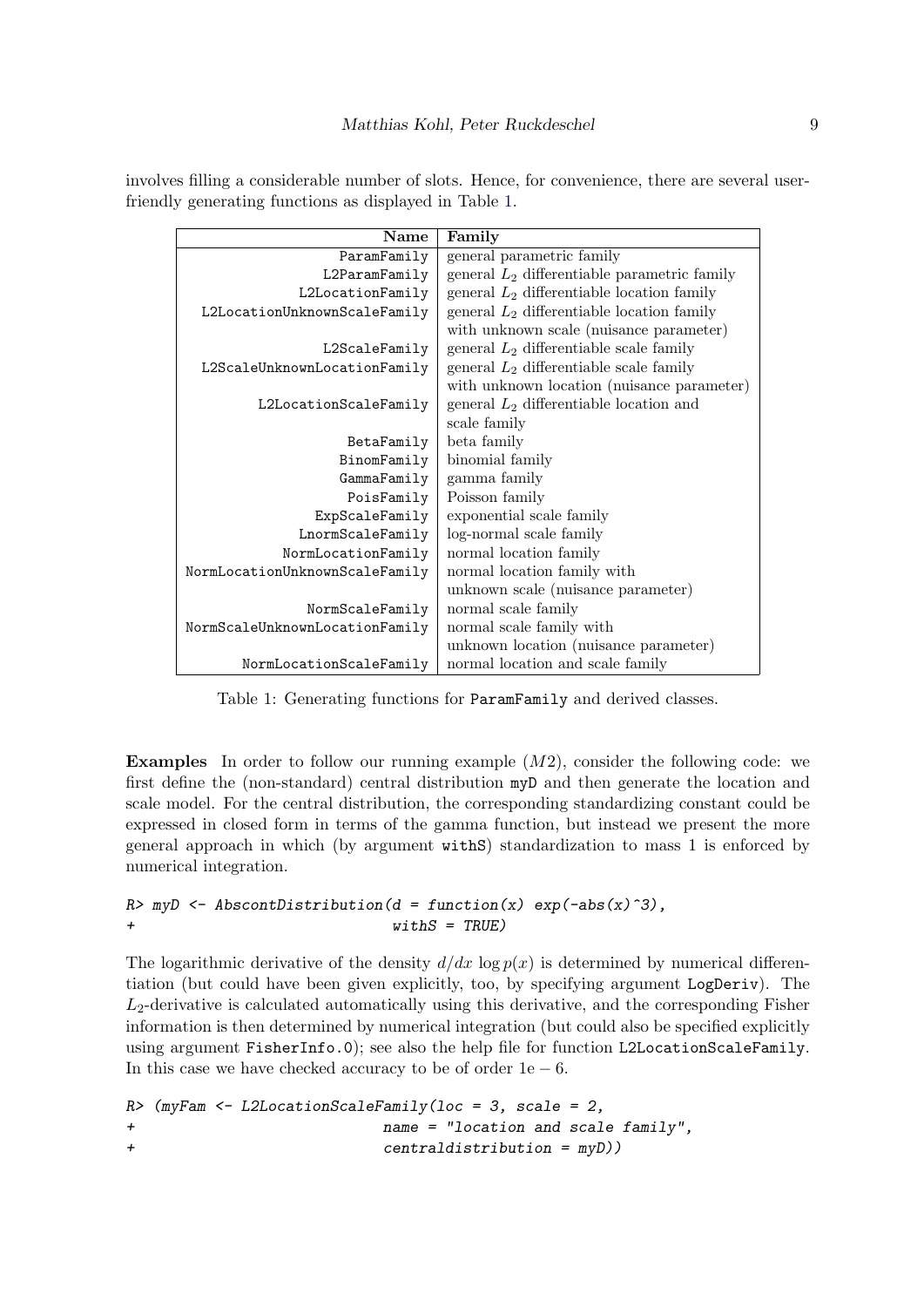```
An object of class "L2LocationScaleFamily"
### name: location and scale family
### distribution: Distribution Object of Class: AffLinAbscontDistribution
### param: An object of class "ParamWithScaleFamParameter"
name: location and scale
loc: 3
scale: 2
### props:
[1] "The location and scale family is invariant under"
[2] "the group of transformations 'g(x) = scale*x + loc'"
[3] "with location parameter 'loc' and scale parameter 'scale'"
```
In the already implemented gamma family of example  $(M3)$ , a corresponding object for this model is readily defined as

```
R > (G \leftarrow \text{GammaFam} \cup \text{P}(\text{scale} = 1, \text{shape} = 2))An object of class "GammaFamily"
### name: Gamma family
### distribution: Distribution Object of Class: Gammad
 shape: 2
scale: 1
### param: An object of class "ParamFamParameter"
name: scale and shape
scale: 1
shape: 2
Shape parameter must not be negative.
### props:
[1] "The Gamma family is scale invariant via the parametrization"
```
 $[2]$  "'(nu,shape)=(log(scale),shape)'"

In example  $(M4)$ , we have to set up the model completely anew. Still, it is not too complicated, as we may use the generating function L2ParamFamily as illustrated in the following code:

```
R> CensoredPoisFamily \le function(lambda = 1, trunc.pt = 2){
+ name <- "Censored Poisson family"
+ distribution <- Truncate(Pois(lambda = lambda),
+ lower = trunc.pt)
+ param0 <- lambda
+ names(param0) <- "lambda"
+ param <- ParamFamParameter(name = "positive mean",
```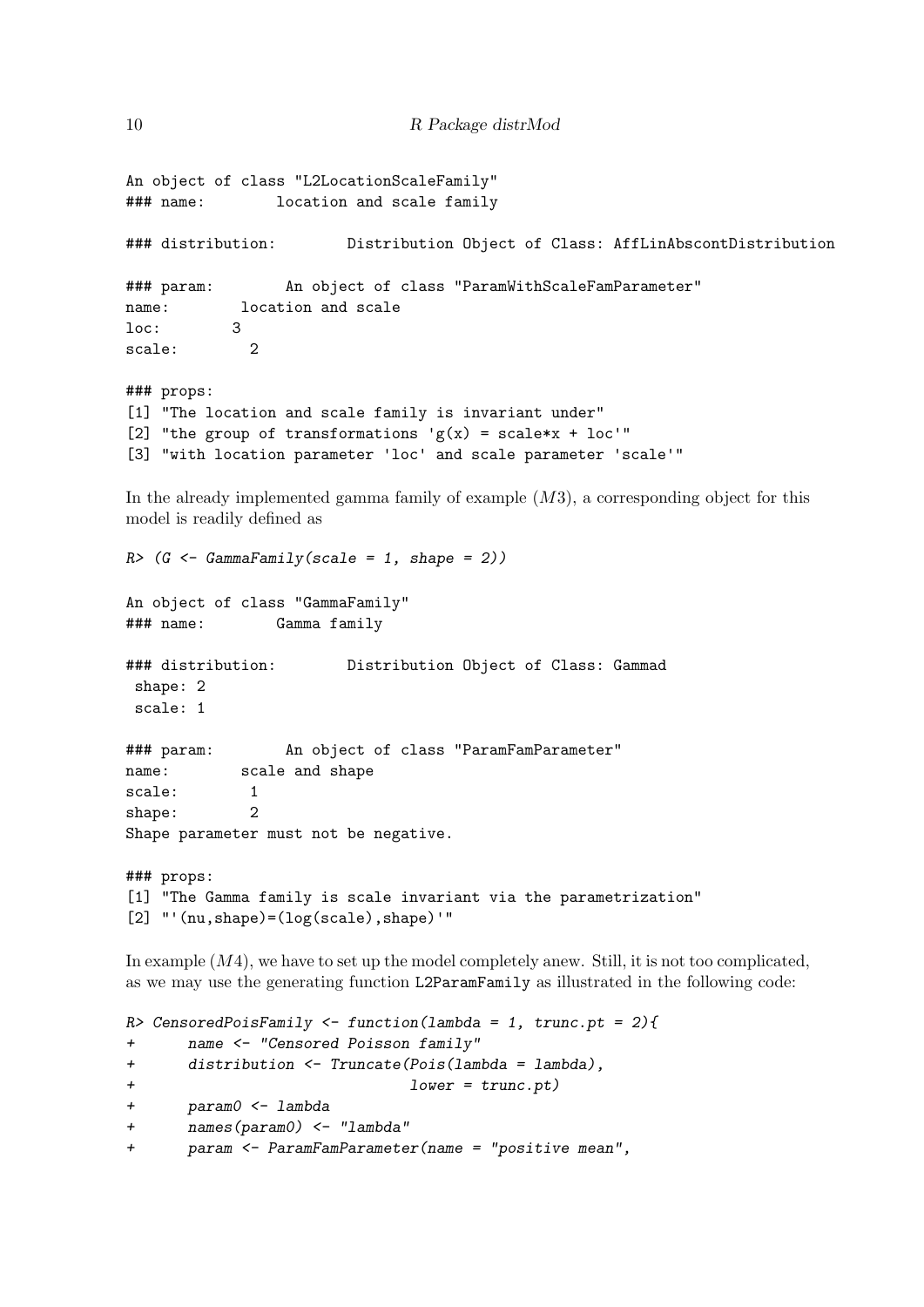```
+ main = param0,
+ fixed = c(trunc.pt=trunc.pt))
+ modifyParam <- function(theta){
               Truncate(Pois(lambda = theta),+ lower = trunc.pt)}
+ startPar <- function(x,...) c(.Machine$double.eps,max(x))
+ makeOKPar <- function(param){
+ if(param<=0) return(.Machine$double.eps)
+ return(param)
+ }
+ L2deriv.fct <- function(param){
+ lambda <- main(param)
+ fct \leftarrow function(x) {}
+ body(fct) <- substitute({
+ x/lambda-ppois(trunc.pt-1,
+ lambda = lambda,
+ lower.tail=FALSE)/
+ ppois(trunc.pt,
+ lambda = lambda,
+ lower.tail=FALSE)},
+ list(lambda = lambda))
+ return(fct)
+ }
+ res <- L2ParamFamily(name = name,
+ distribution = distribution,
+ param = param,
+ modifyParam = modifyParam,
+ L2deriv.fct = L2deriv.fct,
+ startPar = startPar,
+ makeOKPar = makeOKPar)
+ res@fam.call <- substitute(CensoredPoisFamily(lambda = l,
+ trunc.pt = t),
+ list(l = lambda, t = trunc.pt))
+ return(res)
+ }
R> (CP <- CensoredPoisFamily(3,2))
An object of class "L2ParamFamily"
### name: Censored Poisson family
### distribution: Distribution Object of Class: LatticeDistribution
### param: An object of class "ParamFamParameter"
name: positive mean
lambda: 3
fixed part of param.:
     trunc.pt: 2
```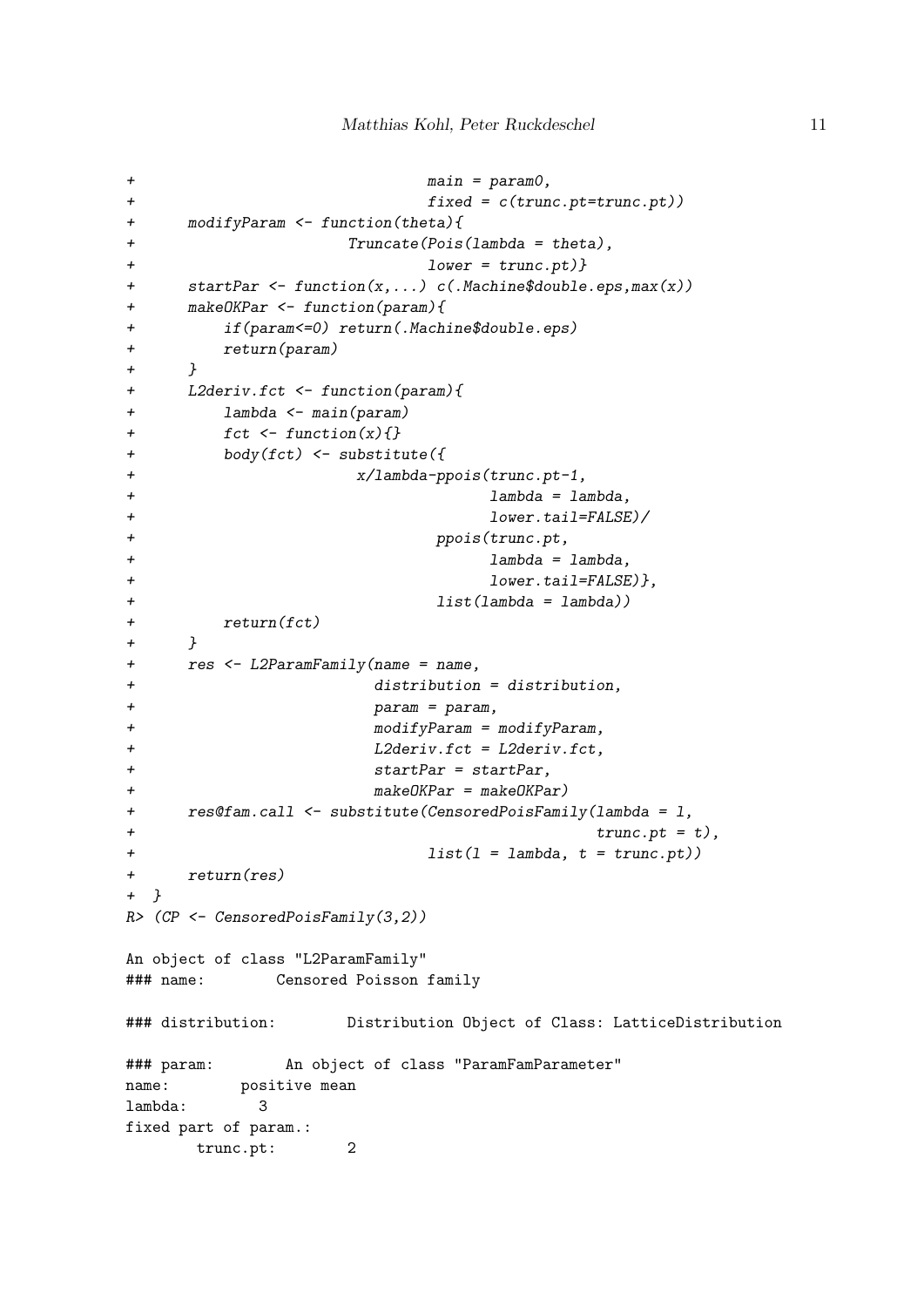Function ParamFamParameter() generates the parameter of this class, and "movements" of the model when changing the parameter are realized in function modifyParam. More on this will be described in Section [3.2.](#page-12-0) Functions startPar and makeOKPar are helper functions for estimation which are discussed at the end of Section [4.2.](#page-16-0) The more difficult parts in the implementation concern the distribution of the observations – here package **distr** with its powerful methods for automatic generation of image distributions is very helpful – and the  $L_2$ -derivative as a function, L2deriv.fct. Here some off-hand calculations are inevitable.

Plotting There are also quite flexible plot methods for objects of class ParamFamily. In the case of L2ParamFamily the default plot consists of density, cumulative distribution function (cdf), quantile function and scores. An example is given in Figure [3;](#page-11-0) for details see the help page of plot in distrMod.

```
R> layout (matrix(c(1,1,2,2,3,3,4,4,4,5,5,5), nrow = 2,
+ byrow = TRUE))
R> plot(myFam, mfColRow = FALSE, cex.inner = 1,
+ inner = c("density", "cdf", "quantile function",
+ "location part", "scale part"))
```


<span id="page-11-0"></span>Figure 3: Plot of L2ParamFamily object.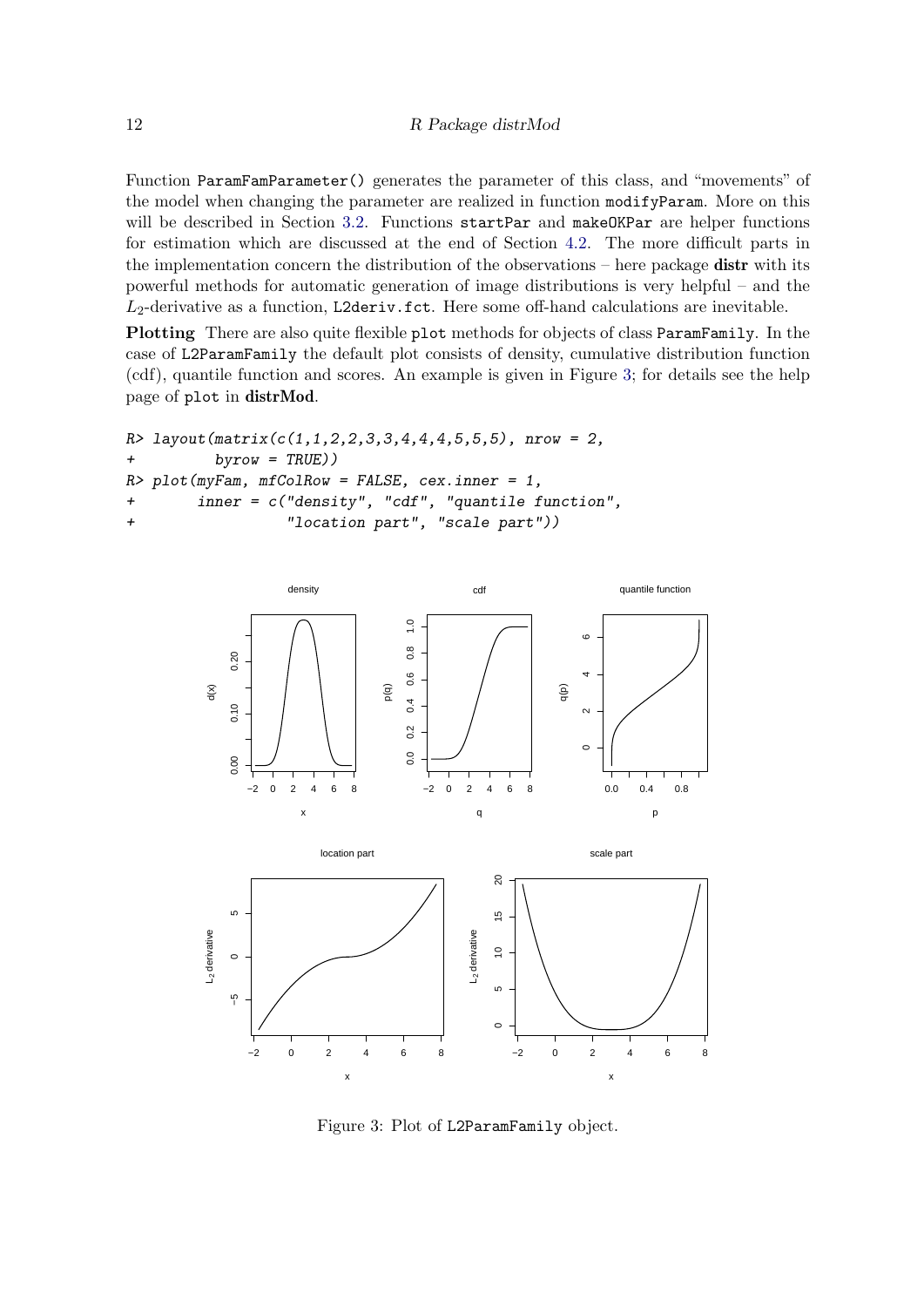#### <span id="page-12-0"></span>3.2. Parameter in a parametric family: class ParamFamParameter

At first glance, the fact that the distribution classes of package distr already contain a slot param which is either NULL or of S4 class Parameter could lead us to question why we need the infrastructure provided by package distrMod. In fact, for class ParamFamily, we define S4-class ParamFamParameter as subclass of class Parameter since we additionally want to allow for partitions and transformations.

As always, there is a generating function with the same name for this class; that is, a function ParamFamParameter() which already showed up in the code for the implementation of model  $(M4)$ .

This new class is needed since in many (estimation) applications, it is not the whole parameter of a parametric family which is of interest, but rather parts of it, while the rest of it is either known and fixed or has to be estimated as a nuisance parameter. In other situations, we are interested in a (smooth) transformation of the parameter. All these cases are realized in the design of class ParamFamParameter which has slots name, the name of the parameter, main, the interesting aspect of the parameter, nuisance, an unknown part of the parameter of secondary interest, but which has to be estimated, for example for confidence intervals, and fixed, a known and fixed part of the parameter (see also Figure [4\)](#page-12-1). In addition, it has a



<span id="page-12-1"></span>Figure 4: Inheritance relations and slots of ParamFamParameter where we do not repeat inherited slots.

slot trafo (an abbreviation of "transformation") which is also visible in class Estimate (see Figure [5\)](#page-20-0). Slot trafo for instance may be used to realize partial influence curves, see [Rieder](#page-24-5) [\(1994,](#page-24-5) Definition 4.2.10), where one is only interested in some possibly lower dimensional smooth (not necessarily linear or coordinate-wise) aspect/transformation  $\tau$  of the parameter  $\theta$ .

To be coherent with the corresponding *nuisance* implementation, we use the following convention: The full parameter  $\theta$  is split up coordinate-wise into a main parameter  $\theta'$ , a nuisance parameter  $\theta''$ , and a fixed, known part  $\theta'''$ .

Without loss of generality, we restrict ourselves to the case that transformation  $\tau$  only acts on the main parameter  $\theta'$  – in case we want to transform the whole parameter, we have to assume both nuisance parameter  $\theta''$  and known part of the parameter  $\theta'''$  have length zero.

**Implementation** Slot trafo can contain either a (constant) matrix  $D_{\theta}$  or a function

$$
\tau \colon \Theta' \to \tilde{\Theta}, \qquad \theta \mapsto \tau(\theta)
$$

mapping the main parameter  $\theta'$  to some range  $\tilde{\Theta}$ .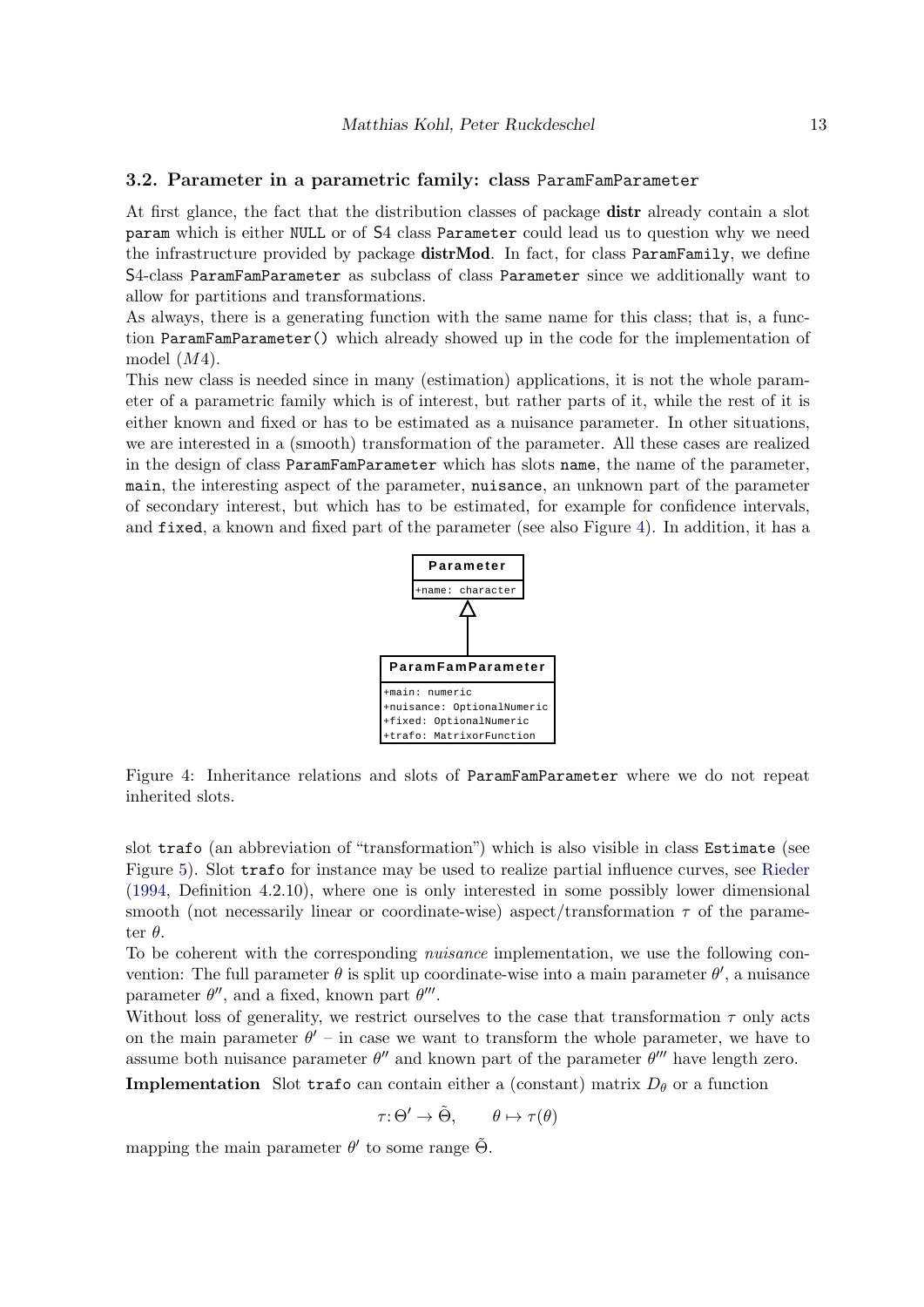If slot value trafo is a function, besides  $\tau(\theta)$ , it will also return the corresponding derivative matrix  $\frac{\partial}{\partial \theta} \tau(\theta)$ . More specifically, the return value of this function is a list with entries fval, the function value  $\tau(\theta)$ , and mat, the derivative matrix.

In the case that **trafo** is a matrix D, we interpret it as such a derivative matrix  $\frac{\partial}{\partial \theta} \tau(\theta)$ , and correspondingly,  $\tau(\theta)$  is the linear mapping  $\tau(\theta) = D \theta$ .

According to the signature, the return value of accessor function/method trafo varies. For signatures (ParamFamily,ParamFamParameter), (Estimate,ParamFamParameter), and

(Estimate, missing), the result is a list with entries fct, the function  $\tau$ , and mat, the matrix  $\frac{\partial}{\partial \theta} \tau(\theta)$ . Function  $\tau$  will then return a list with entries for all and mat mentioned above. For signatures (ParamFamily,missing) and (ParamFamParameter,missing), trafo will just return the corresponding matrix.

Movements in parameter space and model space Our implementation of models has both function components providing mappings  $\theta \mapsto \text{Component}(\theta)$  (like L2deriv.fct) and components evaluated at an actual parameter value  $\theta$  (like L2deriv). When we "move" a model object from  $\theta$  to  $\theta'$ , i.e. when we change the reference parameter of this model object from  $\theta$  to  $\theta'$ , the latter components have to be modified accordingly. To this end, there are modifyModel methods for classes L2ParamFamily, L2LocationFamily, L2ScaleFamily, L2LocationScaleFamily, ExpScaleFamily, and GammaFamily, where the second argument to dispatch on has to be of class ParamFamParameter but this probably will be extended in the future. The code for example  $(M3)$ , that is to signature model="GammaFamily", for instance, reads

```
R> setMethod("modifyModel",
```

```
+ signature(model = "GammaFamily",
+ param = "ParamFamParameter"),
+ function(model, param, ...){
+ M <- modifyModel(as(model, "L2ParamFamily"),
+ param = param, .withCall = FALSE)
+ M@L2derivSymm <- FunSymmList(OddSymmetric(SymmCenter =
+ prod(main(param))),
+ NonSymmetric())
       class(M) \leftarrow class(model)+ return(M)
+ })
```
Internally, the default modifyModel method makes use of slots modifParam (to move the distribution of the observations) and L2deriv.fct (to move the  $L_2$ -derivative). For internal reasons, these two functions have different implementations of the parameter as argument: L2deriv.fct, only internally used by our routines, requires an instance of class ParamFamParameter. In contrast to this, modifyParam uses a representation of the parameter as slot main of class ParamFamParameter; that is, simply as a numeric vector, because its results are passed on to non-distrMod-code. This inconsistency, which also holds for the passed-on functional slots makeOKPar and startPar, might confuse some users and will hence probably be changed in a subsequent package version.

Example Our implementation of the gamma family follows the parametrization of the R core functions d/p/q/rgamma. Hence, we use the parameters ("scale","shape") (in this order). Package MASS [\(Venables and Ripley](#page-24-2) [2002\)](#page-24-2) however uses the (equivalent) parametrization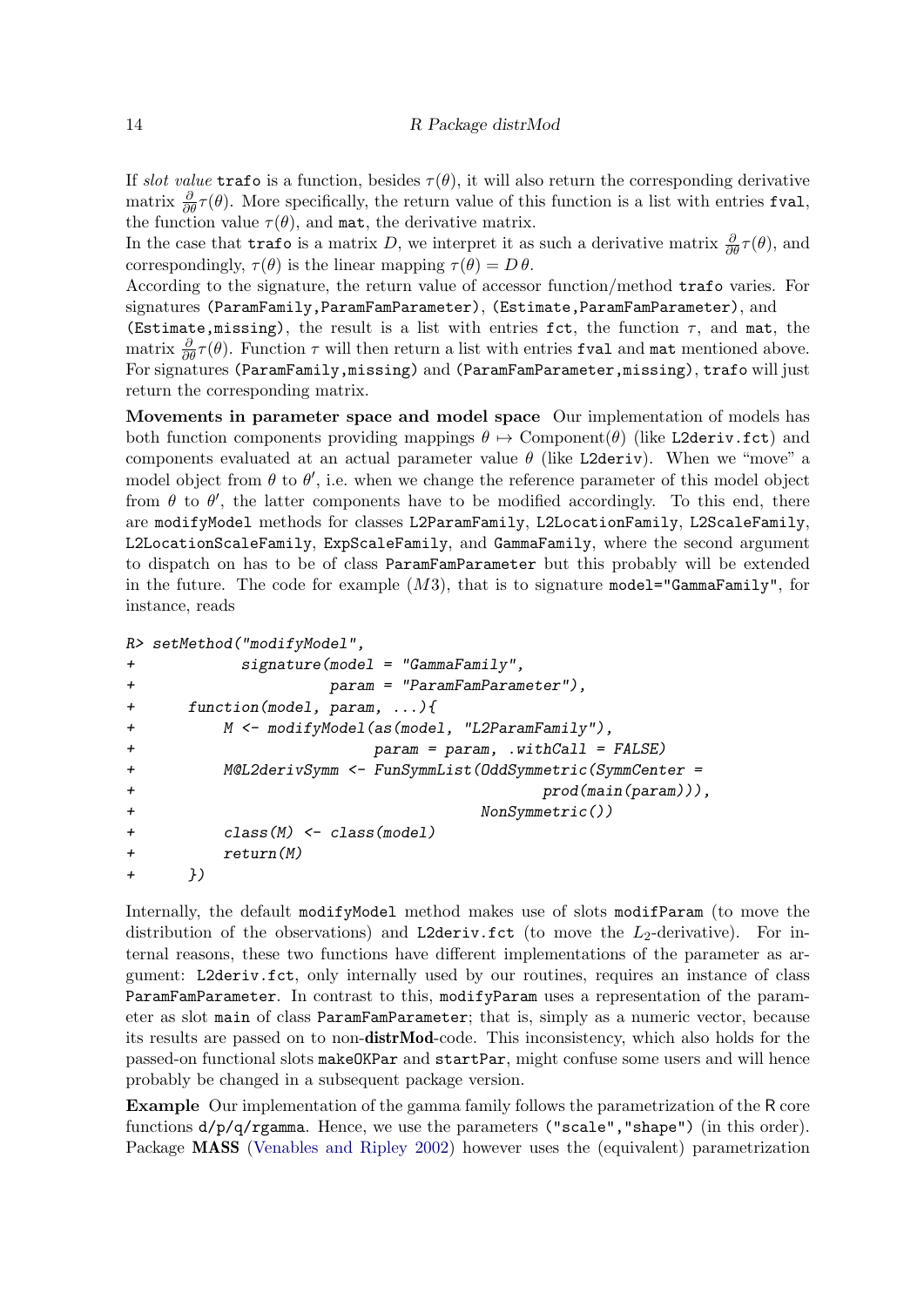("shape","rate"), where rate=1/scale. To be able to compare the results obtained for the MLE by fitdistr and by our package, we therefore use the corresponding transformation  $\tau$ (scale, shape) = (shape, 1/scale). More specifically, this can be done as follows

```
R> mtrafo \leftarrow function(x){
+ nms0 <- c("scale","shape")
+ nms <- c("shape","rate")
+ fval0 \leftarrow c(x[2], 1/x[1])+ names(fval0) <- nms
+ \text{mat0} \leq \text{matrix}(c(0, -1/x[1]^2, 1, 0), \text{ntow} = 2,+ dimnames = list(nms,nms0))
+ list(fval = fval0, mat = mat0)
+ }
R \geq (G.MASS \leq GammaFamily(scale = 1, shape = 2, trafo = mtrafo))
An object of class "GammaFamily"
### name: Gamma family
### distribution: Distribution Object of Class: Gammad
shape: 2
scale: 1
### param: An object of class "ParamFamParameter"
name: scale and shape
scale: 1
shape: 2
Shape parameter must not be negative.
### props:
[1] "The Gamma family is scale invariant via the parametrization"
[2] "'(nu,shape)=(log(scale),shape)'"
```
# 4. Minimum criterion estimation

### <span id="page-14-1"></span><span id="page-14-0"></span>4.1. Implementations in R so far

To better appreciate the generality of our object oriented approach, let us contrast it with the two already mentioned implementations:

fitdistr Function fitdistr comes with arguments:  $x$ , densfun, start (and ...) and returns an object of S3-class fitdistr which is a list with components estimate, sd, and loglik. As starting estimator start in case  $(M2)$ , we select median and MAD, where for the latter we need a consistency constant to obtain a consistent estimate for scale. In package distrMod this is adjusted automatically.

Due to symmetry about the location parameter, this constant is just the inverse of the upper quartile of the central distribution, obtainable via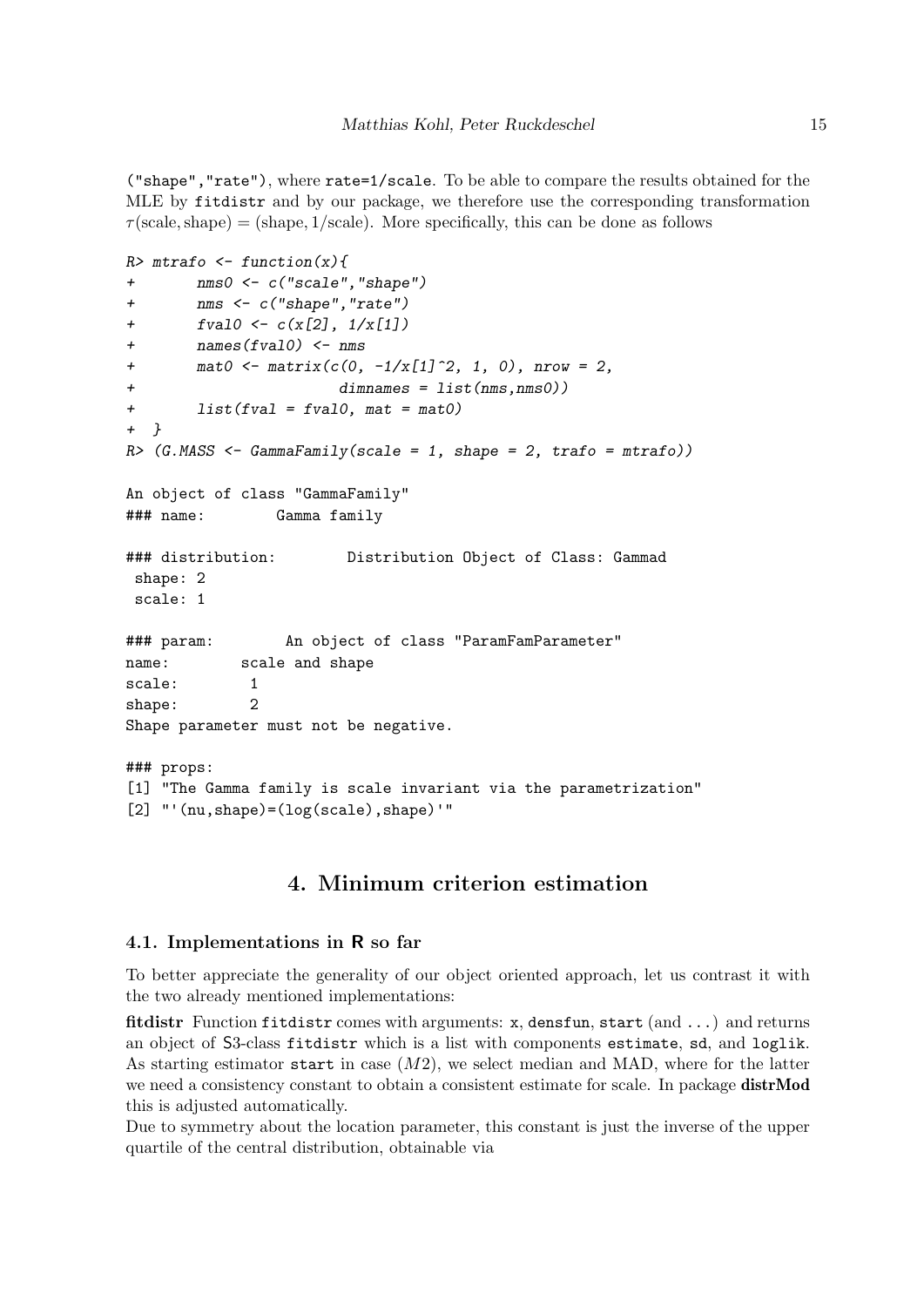```
R > (mad. const < -1/q(myD)(0.75))
```
Then, function fitdistr from package MASS may be called as

```
R> set.seed(19)
R> x <- r(distribution(myFam))(50)
R> mydf <- function(x, loc, scale){
+ y \leftarrow (x-loc)/scale; exp(-abs(y)^3)/scale+ }
R> Med \leftarrow median(x)R > MAD \leftarrow mad(x, constant = mad.config)R> c(Med, MAD)
[1] 3.088471 1.803579
R> fitdistr(x, mydf, start = list("loc" = Med, "scale" = MAD))
      loc scale
  3.1636282 1.6053346
 (0.1269680) (0.1310642)
```
mle Function mle from package stats4 on the other hand, has arguments minuslogl (without data argument!), start, method (and ...) and returns an object of S4-class mle with slots call, coef, full, vcov, min, details, minuslogl, and method. The MLE for model  $(M2)$ may then be computed via

```
R > 11 <- function(loc, scale){-sum(log(mydf(x,loc, scale)))}
R> mle(11, start = list("loc" = Med, "scale" = MAD))
Call:
mle(minuslogl = ll, start = list(loc = Med, scale = MAD))
Coefficients:
     loc scale
3.163628 1.605335
```
There are further packages with implementations for MLE like **bbmle** [\(Bolker](#page-23-13) [2010\)](#page-23-13), **fit-**distrplus [\(Delignette-Muller, Pouillot, Denis, and Dutang](#page-23-14) [2010\)](#page-23-14), and maxLik [\(Toomet and](#page-24-6) [Henningsen](#page-24-6) [2010\)](#page-24-6). Package bbmle provides modifications and extensions for the mle classes of the stats4 package. The implementation is very similar to package stats4 and the computation of the MLE is based on function optim. As the name of package fitdistrplus already suggests, it contains an extension of the function fitdistr with a very similar implementation. That is, there are analogous if clauses like in function fitdistr and if none of the special cases apply, numerical optimization via optim is performed. In addition to fitdistr, a user-supplied

[1] 2.187639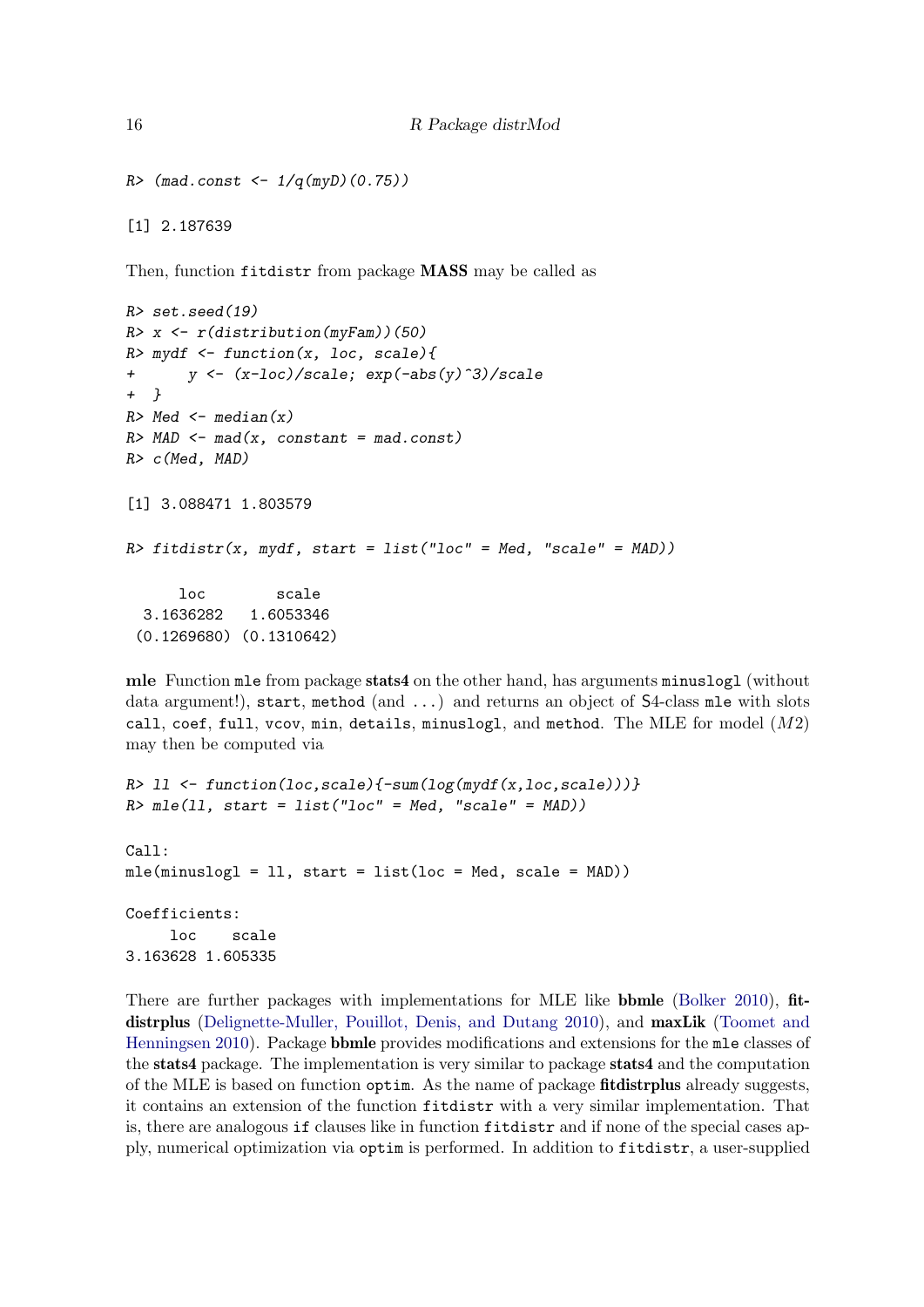function can be used for optimization. Package **maxLik** includes tools for computing MLEs by means of numerical optimization via functions optim and nlm, respectively.

There is also at least one package which can be used to compute MDEs. With function mde of package **actuar** [\(Dutang, Goulet, and Pigeon](#page-23-15) [2008\)](#page-23-15) one can minimize the Cramér-von-Mises distance for individual and grouped data. Moreover, for grouped data a modified  $\chi^2$ -statistic as well as the squared difference between the theoretical and empirical limited expected value can be chosen. The optimization is again performed by function optim.

### <span id="page-16-0"></span>4.2. Estimators in package distrMod

In our framework, it is possible to implement a general, dispatchable minimum criterion estimator (MCE); that is, an estimator minimizing a criterion incorporating the observations / the empirical distribution and the model. Examples of MCEs comprise MLEs (with neg. Loglikelihood as criterion) and MDEs where the criterion is some distance between the empirical distribution and  $P_{\theta}$ .

We have implemented MCEs in form of the function MCEstimator, and also provide functions MDEstimator and MLEstimator – essentially just wrapper functions for MCEstimator.

MCEstimator takes as arguments the observations x, the parametric family ParamFamily, the criterion, and a starting parameter startPar (and again some optional ones). It returns an object of class MCEstimate (a subclass of class Estimate) with slots estimate, criterion, samplesize, asvar (and some more); for more detailed information see the help page of class MCEstimate.

The main achievement of our approach is that estimators are available for *any* object of class ParamFamily (e.g., Poisson, beta, gamma and many more). At the same time, using S4 inheritance this generality does not hinder specialization to particular models: internal dispatch on run-time according to argument ParamFamily allows the definition of new specialized methods without modifying existing code, a feature whose importance should not be underestimated when we are dealing with distributed collaborative package development.

Specialized methods for the computation of these MCEs can easily be established as described below. In particular, this can be done externally to our package, and nonetheless all our infrastructure is fully available right from the beginning; i.e., a unified interfacing/calling function, unified plotting, printing, interface to confidence intervals etc.

Limitations of the other implementations In principle, the last few points could already have been realized within the elder S3 approach as realized in fitdistr. However, there are some subtle limitations which apply to function fitdistr and function mle as well as to the other implementations: while the general R optimization routines/interfaces optim/optimize/nlm clearly stand out for their generality and their implementation quality, "general" numerical optimization to determine an MLE in almost all cases is bound to the use of these routines.

There are cases however, where either other optimization techniques could be more adequate (e.g. in estimating the integer-valued degrees-of-freedom parameter in a  $\chi^2$ -distribution), or where numerical optimization is not necessary, because optima can be determined analytically. The first case may to a certain extend be handled using package **fitdistrplus** where one can specify a user-supplied function for optimization. However, for the second case it would be necessary to change existing code; e.g., convince the authors Brian Ripley and Bill Venables to append another if-clause in fitdistr.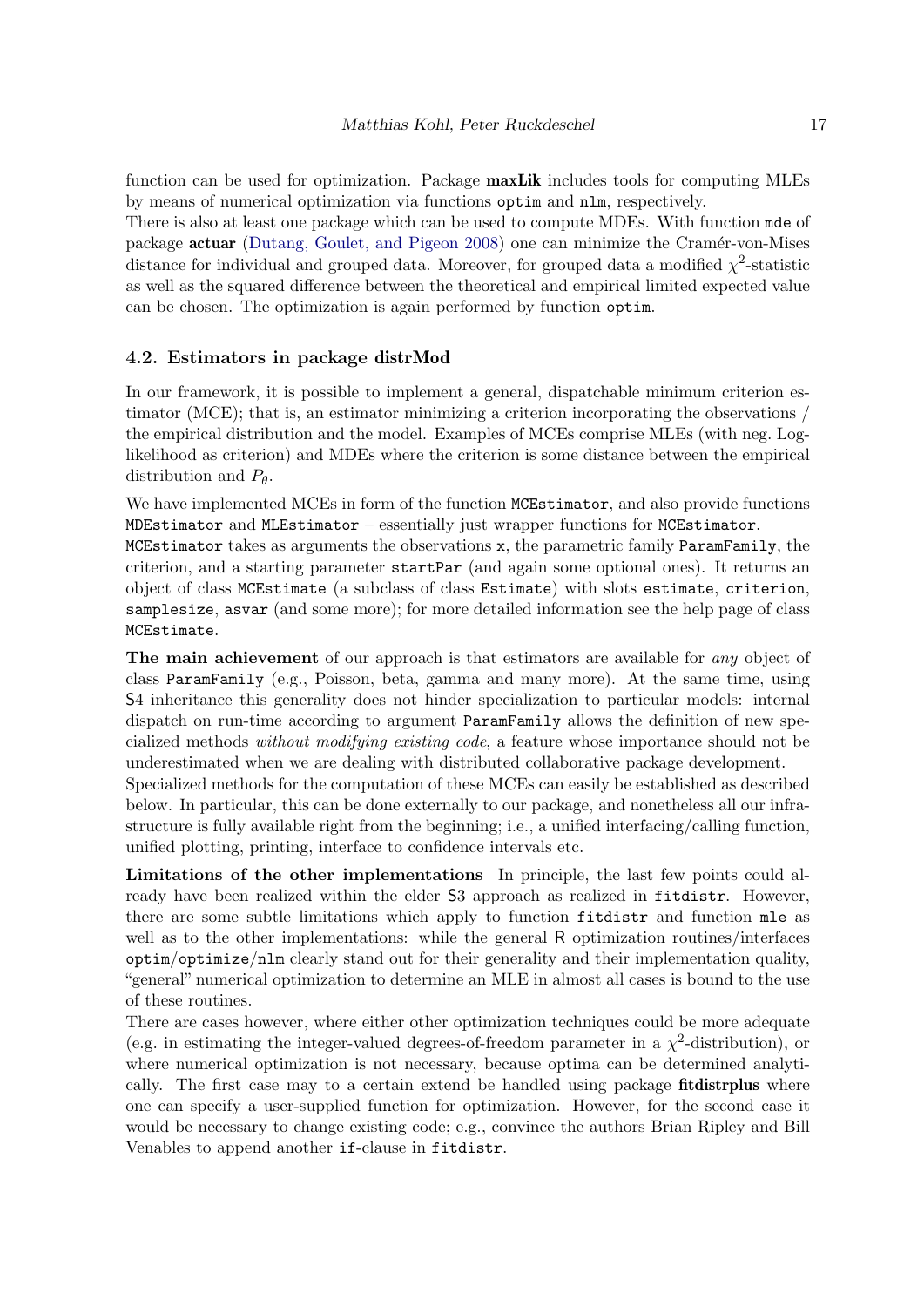The above is also true for MDE. The numerical optimization in the case of function mde of package actuar is restricted to optim and it would be necessary to change the existing code if one for example wants to use another distance (e.g. Kolmogorov distance).

As already mentioned, the approach realized in package distrMod does not have these limitations. As an example one can quite easily insert "intermediate" layers like group models; e.g., location (and/or scale) models. In the S4-inheritance structure for class ParamFamily, one can define a corresponding subclass  $S$  and "intermediate" general methods for  $S$  which are more special than optim/optimize/nlm, but still apply by default for more than one model, and which – if desired – could then again be overridden by more special methods applying to subclasses of  $S$ .

The main function for this purpose is MCEstimator. As an example we can use the negative log-likelihood as criterion; i.e., compute the maximum likelihood estimator.

```
R> negLoglikelihood <- function(x, Distribution){
+ res <- -sum(log(Distribution@d(x)))
+ names(res) <- "Negative Log-Likelihood"
+ return(res)
+ }
R> MCEstimator(x = x, ParamFamily = myFam,
+ criterion = negLoglikelihood)
Evaluations of Minimum criterion estimate:
      ------------------------------------------
estimate:
    loc scale
3.088471 1.803579
```
The user can then specialize the behaviour of MCEstimator on two layers: instance-individual or class-individual.

Instance-individually Using the first layer, we may specify model-individual starting values/search intervals by slot startPar of class ParamFamily, pass on special control parameters to functions  $optim/optimize by a... argument in function MCEstimator, and we may en$ force valid parameter values by specifying function slot makeOKPar of class ParamFamily. In addition, one can specify a penalty value penalizing invalid parameter values. For an example, see the code to example  $(M4)$  on page [10.](#page-8-0)

Class-individually In some situations, one would rather like to define rules for groups of models or to be even more flexible. This can be achieved using the class-individual layer: In order to use method dispatch to find the "right" function to determine the MCE, we define subclasses to class ParamFamily as e.g., in the case of class PoisFamily. In general, these subclasses will not have any new slots, but merely serve as the basis for a refined method dispatching. As an example, the code to define class PoisFamily simply is

```
R> setClass("PoisFamily", contains = "L2ParamFamily")
```
For group models, like the location and scale model, there may be additional slots and intermediate classes; e.g.,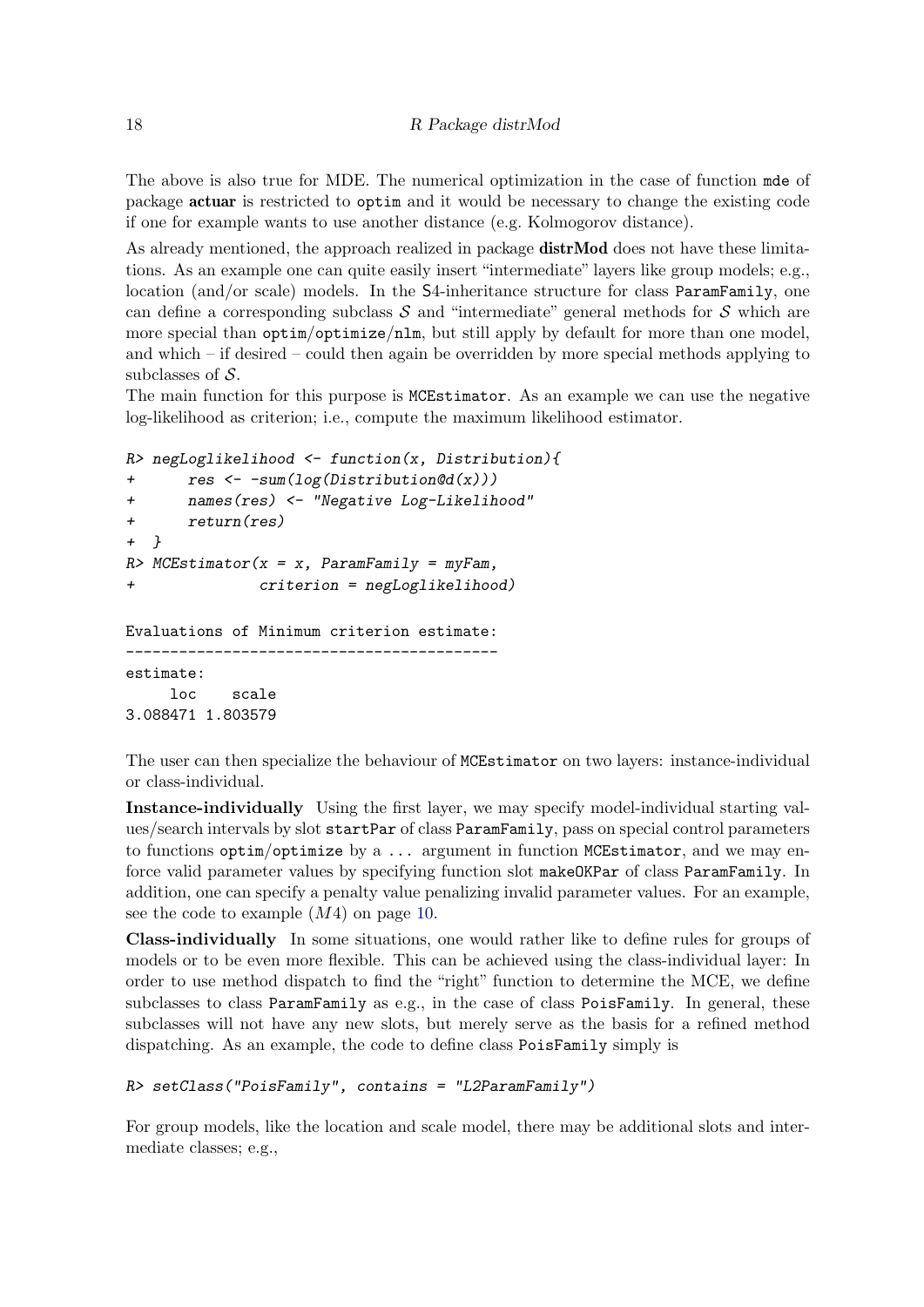```
R> setClass("NormLocationFamily", contains = "L2LocationFamily")
```
Specialized methods may then be defined for these subclases. So far, in package distr-Mod we have particular validParameter methods for classes ParamFamily, L2ScaleFamily, L2LocationFamily and L2LocationScaleFamily; e.g., the code to signature L2ScaleFamily simply is

```
R> setMethod("validParameter",
+ signature(object = "L2ScaleFamily"),
+ function(object, param, tol=.Machine$double.eps){
+ if(is(param,"ParamFamParameter"))
            param <- main(param)
+ if(!all(is.finite(param))) return(FALSE)
+ if(length(param)!=1) return(FALSE)
+ return(param > tol)
+ })
```
Class-individual routines are realized by calling mceCalc and mleCalc within function MCEstimator and MLEstimator, respectively; e.g.,

```
R> setMethod("mleCalc", signature(x = "numeric",+ PFam = "NormLocationScaleFamily"),
+ function(x, PFam){
+ n \leftarrow length(x)+ c(mean(x), sqrt((n-1)/n)*sd(x))+ })
```
and the maximum likelihood estimator in example (M2) can easily be computed as follows.

```
R > MLEstimator(x = x, ParamFamily = myFam)
```
Evaluations of Maximum likelihood estimate: ------------------------------------------ loc scale 3.1635895 1.6053251 (0.1303646) (0.1310812)

Similarly we could evaluate the Kolmogorov-MDE in this model:

```
R> MDEstimator(x = x, ParamFamily = myFam,
+ distance = KolmogorovDist)
Evaluations of Minimum Kolmogorov distance estimate:
    ----------------------------------------------------
estimate:
     loc scale
3.186672 1.713888
```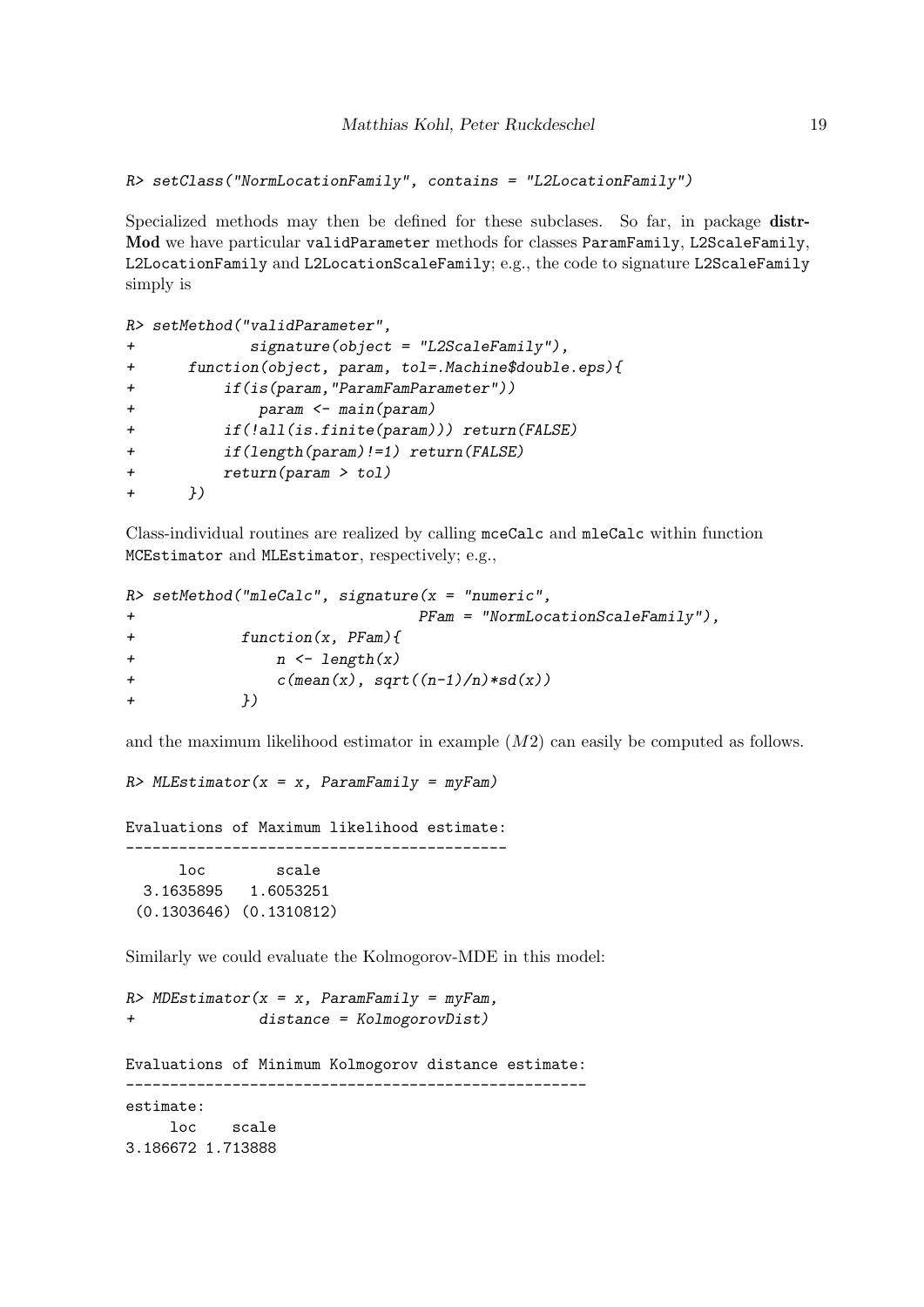Note that the last two calls would be identical (only replacing argument  $myFam$ ) for examples  $(M3)$  and  $(M4)$ .

Functions mceCalc and mleCalc Both mceCalc and mleCalc dispatch according to their arguments x and PFam. For mceCalc, so far there is only a method for signature (numeric,ParamFamily), while mleCalc already has several particular methods for argument PFam of classes ParamFamily, BinomFamily, PoisFamily, NormLocationFamily,

NormScaleFamily, and NormLocationScaleFamily. To date, in both mceCalc and mleCalc, argument x must inherit from class numeric, but we plan to allow for more general classes (e.g. data.frames) in subsequent versions. Note that for technical reasons, mleCalc must have an extra ... argument to cope with different callings from MLEstimator. Additional arguments are of course possible. The return value must be a list with prescribed structure. To this end, function meRes() can be used as a helper to produce this structure. For example the mleCalc-method for signature numeric,NormScaleFamily is

```
R> setMethod("mleCalc", signature(x = "numeric",+ PFam = "NormScaleFamily"),
+ function(x, PFam, ...){
+ n \leftarrow length(x)+ theta \leftarrow sqrt((n - 1)/n) * sd(x)mn \leftarrow \text{mean}(distribution(PFam))+ ll \leq -sum(dnorm(x, mean = mn, sd = theta, log = TRUE))
+ names(ll) <- "neg.Loglikelihood"
+ crit.fct <- function(sd) -sum(dnorm(x, mean = mn,
+ sd = sd, log = TRUE)
+ param <- ParamFamParameter(name = "scale parameter",
+ main = c("sd" = theta)+ if(!hasArg(Infos)) Infos <- NULL
+ return(meRes(x, theta, ll, param, crit.fct,
+ Infos = Infos))
+ })
```
Coercion to class mle We also provide a coercion to class mle from package stats4, hence making profiling by the profile-method therein possible. In order to be able to do so, we need to fill a functional slot criterion.fct of class MCEstimate. In many examples this is straightforward, but in higher dimensions, helper function get.criterion.fct can be useful; e.g., it handles the general case for signature ParamFamily.

The values of functions MCEstimator, MDEstimator, and MLEstimator are objects of S4-class MCEstimate which inherits from S4-class Estimate; see Figure [5](#page-20-0) for more details.

### 4.3. Confidence intervals and profiling

We also provide particular methods for functions confint and, as already mentioned in the previous section, profile of package stats. Moreover, by adding an argument method to the signature of confint, we gain more flexibility. Note that the addition of an extra argument was only possible by masking method confint. This masking is done in a way that it reproduces exactly the stats behaviour when called with the corresponding arguments, however. This additional argument is for example used in package **ROptEst** [\(Kohl and Ruck](#page-23-16)[deschel](#page-23-16) [2010b\)](#page-23-16) where one can determine robust (asymptotic) confidence intervals which are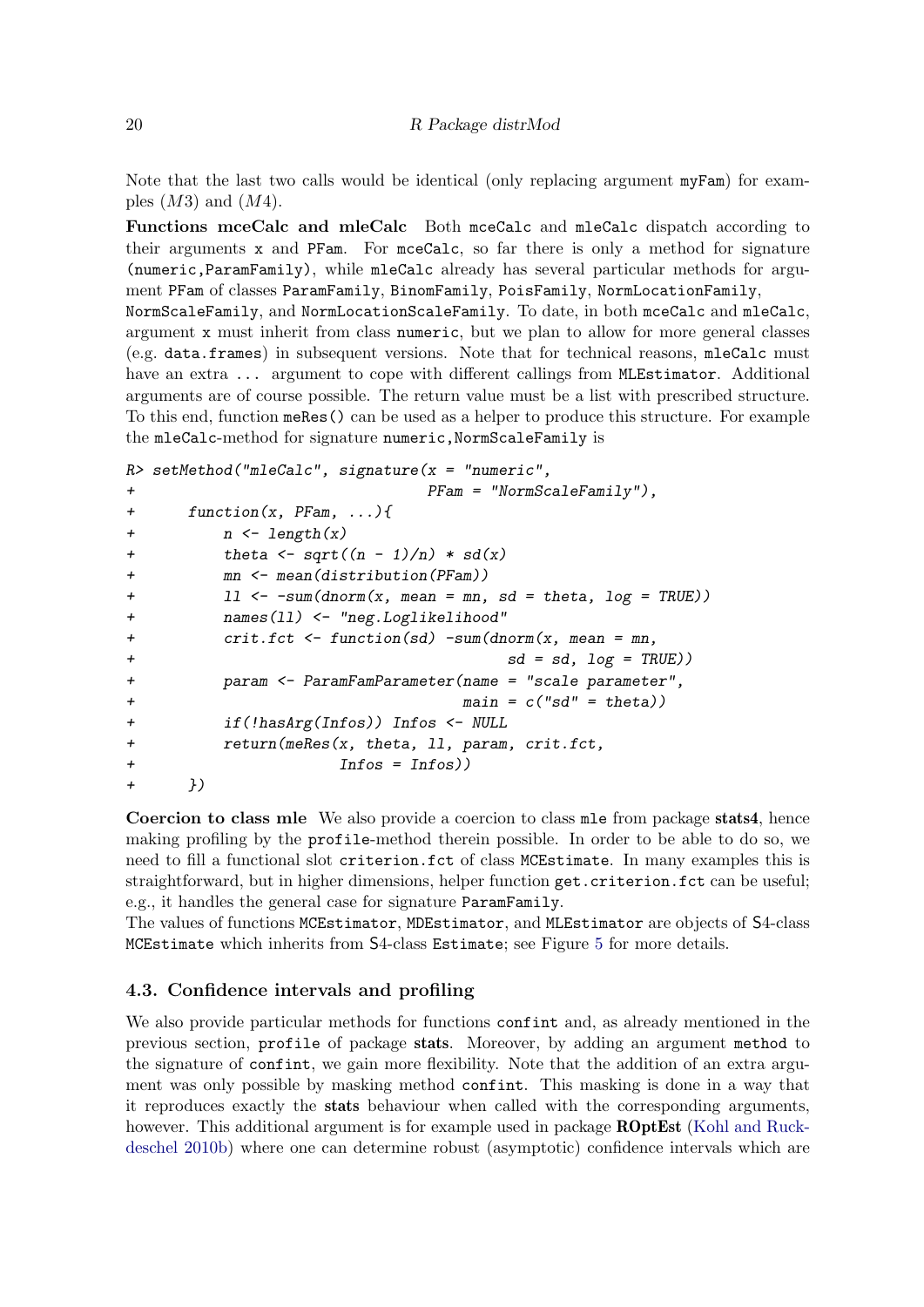

<span id="page-20-0"></span>Figure 5: Inheritance relations and slots of the corresponding (sub-)classes for Estimate where we do not repeat inherited slots.

uniformly valid on neighborhoods and may incorporate bias in various ways. Also, in principle, one-sided confidence intervals are possible, as well as confidence intervals produced by other techniques like bootstrap.

To make confidence intervals available for objects of class MCEstimate, there is a method confint, which produces confidence intervals (of class Confint). As an example consider the following: We first generate some data and determine the Cramér-von-Mises MDE as starting estimator for fitdistr. We then compute the MLE using fitdistr and MLEstimator.

```
R> set.seed(19)
R> y <- rgamma(50, scale = 3, shape = 2)
R> (MDest \leq-MDEstimator(x = y, ParamFamily = G.MASS,
+ distance = CvMDist))
Evaluations of Minimum CvM distance estimate:
      ---------------------------------------------
estimate:
  shape rate
2.535892 0.380337
R> fitdistr(x = y, densfun = "gamma",
+ start = list("shape" = estimate(MDest)[1],
+ "rate" = estimate(MDest)[2]))
    shape rate
 2.61780074 0.39957930
 (0.49383936) (0.08307668)
```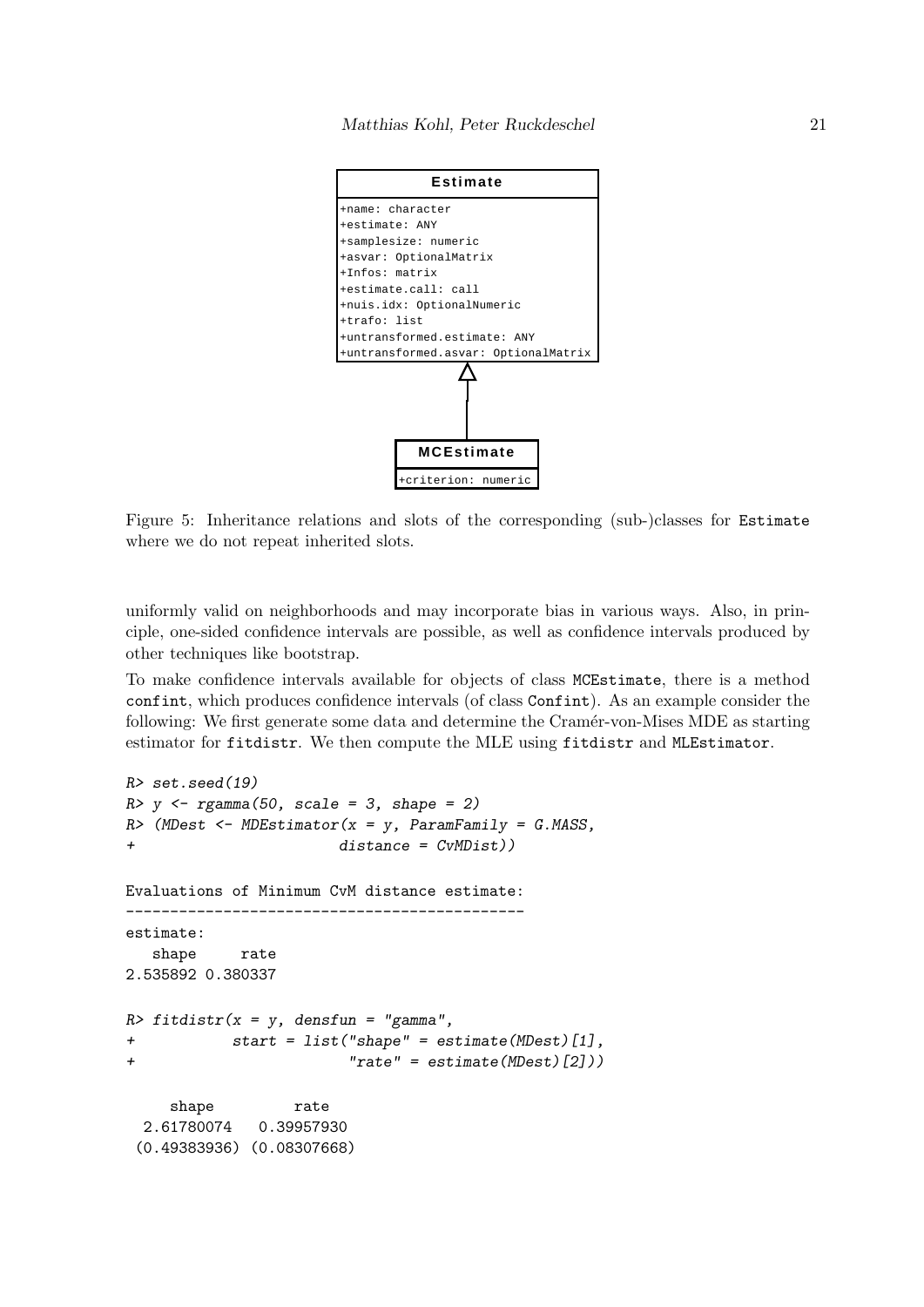```
R (res \leftarrow MLEstimator(x = y, ParamFamily = G.MASS))
```
Evaluations of Maximum likelihood estimate:

```
-------------------------------------------
    shape rate
 2.61752800 0.39953520
 (0.49379501) (0.08307007)
R> (ci <- confint(res))
A[n] asymptotic (CLT-based) confidence interval:
         2.5 % 97.5 %
shape 1.6497076 3.5853484
rate 0.2367209 0.5623495
```
And we can do some profiling. The results are given in Figure [6.](#page-21-0)

 $R$ > par(mfrow=c(2,1)) R> plot(profile(res))



<span id="page-21-0"></span>Figure 6: Profiling: behavior of objective function near the solution.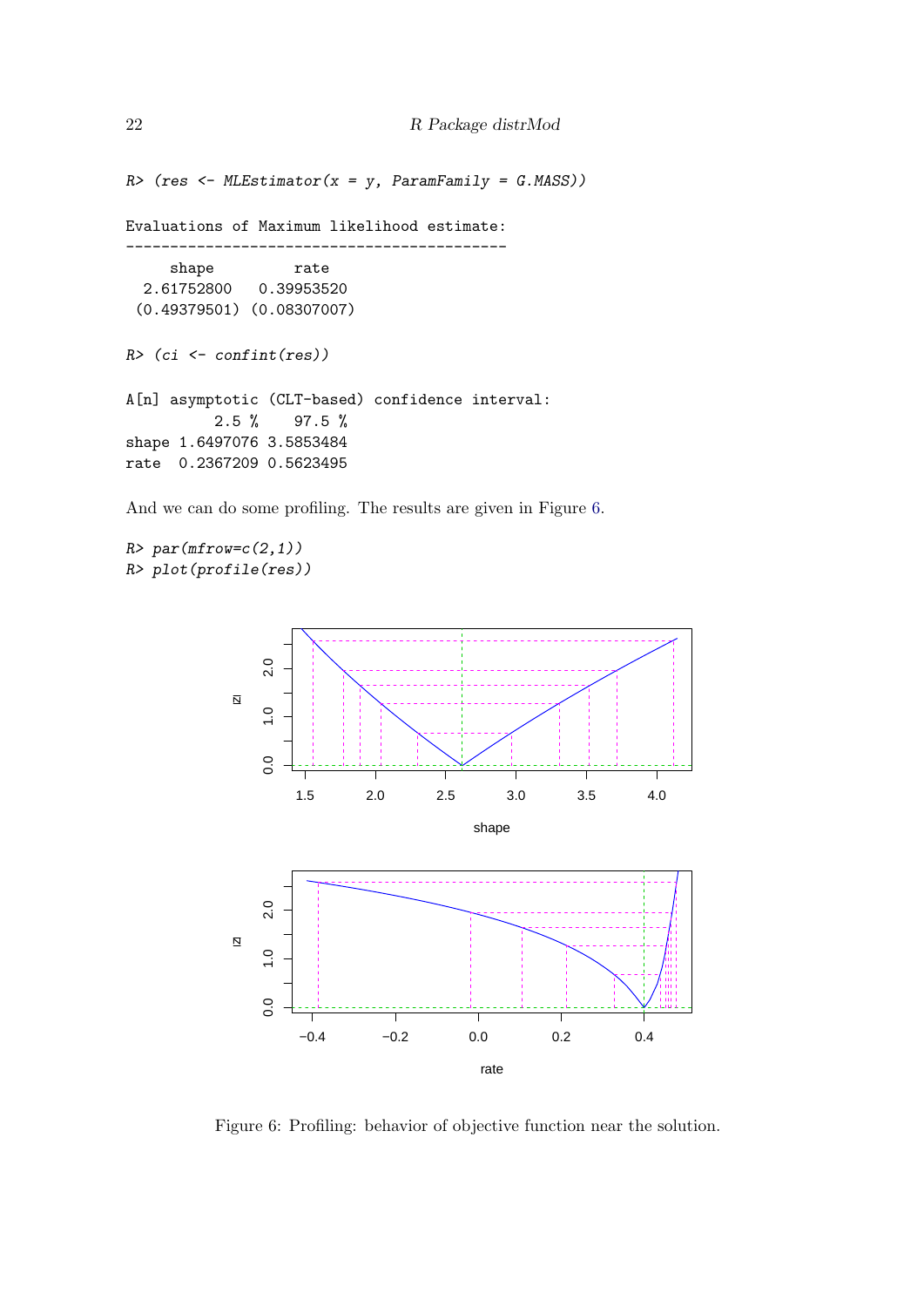Note again that only minimal changes in the preceding **distrMod**-code would be necessary to also apply the code to examples  $(M3)$  and  $(M4)$ .

### 4.4. Customizing the level of detail in output

For class Confint as well as for class Estimate we have particular show and print methods where you may scale the output. This scaling can either be done by setting global options with  $distr$ ModOptions (see Appendix [A\)](#page-24-7), or, in the case of print, locally by the extra argument show.details. The default value of show.details is "maximal".

Note that this departure from functional programming style is necessary, as show does not allow for additional arguments.

| Value of show details | Object of class MCEstimate     | Object of class Confint     |
|-----------------------|--------------------------------|-----------------------------|
| "minimal"             | parameter estimates and        | lower and upper confidence  |
|                       | estimated standard errors      | limits for each parameter   |
| "medium"              | call, sample size, asymptotic  | call, sample size, and type |
|                       | (co)variance, and criterion    | of estimator                |
| "maximal"             | untransformed estimate,        | transformation, and         |
|                       | asymptotic (co)variance of     | derivative matrix           |
|                       | untransformed estimate,        |                             |
|                       | transformation, and derivative |                             |
|                       | matrix                         |                             |

<span id="page-22-2"></span>Table 2: The level of detail in output. In case of "medium" and "maximal" only the additional output is specified.

## 5. Conclusions

Package distrMod represents the most flexible implementation of minimum criterion estimators for univariate distributions, including maximum likelihood and minimum distance estimators, available in R so far. These estimators are provided for any object of S4 class ParamFamily and by S4 inheritance can be adapted to particular models without modifying existing code. In addition it contains infra-structure in terms of unified interfacing/calling functions, unified plotting, printing, interface to confidence intervals and more.

### References

- <span id="page-22-1"></span>Becker RA, Chambers JM, Wilks AR (1988). The New S language. A Programming Environment for Data Analysis and Graphics. Wadsworth & Brooks/Cole Advanced Books & Software, Pacific Grove, CA.
- <span id="page-22-0"></span>Bengtsson H (2003). "The R.oo package - Object-Oriented Programming with References Using Standard R Code." In K Hornik, F Leisch, A Zeileis (eds.), "Proceedings of the 3rd International Workshop on Distributed Statistical Computing (DSC 2003)," Vienna, Austria. ISSN 1609-395X. URL <http://www.ci.tuwien.ac.at/Conferences/DSC-2003/>.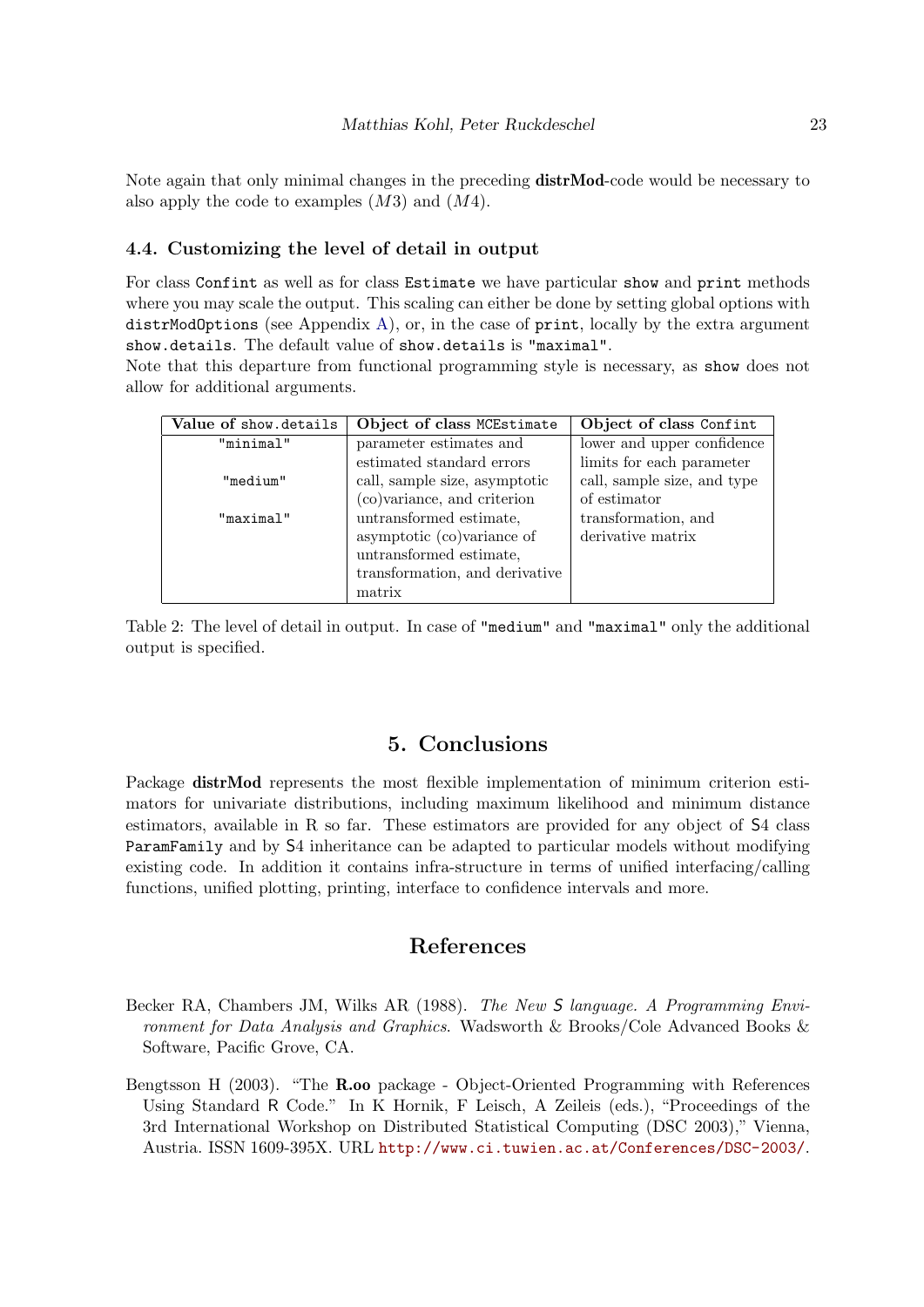- <span id="page-23-13"></span>Bolker B (2010). bbmle: Tools for General Maximum Likelihood Estimation. R package version 0.9.5.1, URL <http://CRAN.R-project.org/package=bbmle>.
- <span id="page-23-4"></span>Chambers JM (1993a). "Classes and Methods in S. I: Recent Developments." Computational Statistics, 8(3), 167–184.
- <span id="page-23-5"></span>Chambers JM (1993b). "Classes and Methods in S. II: Future Directions." Computational Statistics, 8(3), 185–196.
- <span id="page-23-2"></span>Chambers JM (1998). Programming with Data. A Guide to the S Language. Springer-Verlag.
- <span id="page-23-6"></span>Chambers JM (1999). "Computing with Data: Concepts and Challenges." The American Statistician, 53(1), 73–84.
- <span id="page-23-7"></span>Chambers JM (2001). "Classes and Methods in the S Language." Technical report, omegahat.org. URL <http://www.omegahat.org/RSMethods/Intro.pdf>.
- <span id="page-23-11"></span>Chambers JM (2006). "How S4 Methods Work." Technical report, r-project.org. URL [http:](http://developer.r-project.org/howMethodsWork.pdf) [//developer.r-project.org/howMethodsWork.pdf](http://developer.r-project.org/howMethodsWork.pdf).
- <span id="page-23-8"></span>Chambers JM (2008). Software for Data Analysis. Programming with R. Springer-Verlag.
- <span id="page-23-10"></span>Chambers JM, Temple Lang D (2001). "Object Oriented Programming in R." R News, 1(3), 17–19. URL <http://CRAN.R-project.org/doc/Rnews/>.
- <span id="page-23-14"></span>Delignette-Muller ML, Pouillot R, Denis JB, Dutang C (2010). fitdistrplus: Help to Fit of a Parametric Distribution to Non-Censored or Censored Data. R package version 0.1-3, URL <http://CRAN.R-project.org/package=fitdistrplus>.
- <span id="page-23-15"></span>Dutang C, Goulet V, Pigeon M (2008). "actuar: An R Package for Actuarial Science." Journal of Statistical Software, 25(7), 1–37. URL <http://www.jstatsoft.org/>.
- <span id="page-23-17"></span>Gentleman R (2008). R Programming for Bioinformatics. Chapman & Hall/CRC.
- <span id="page-23-12"></span>Kohl M, Ruckdeschel P (2010a). Rand Var: Implementation of Random Variables. R package version 0.7, URL <http://robast.r-forge.r-project.org/>.
- <span id="page-23-16"></span>Kohl M, Ruckdeschel P (2010b). **ROptEst**: Optimally Robust Estimation. R package version 0.7, URL <http://robast.r-forge.r-project.org/>.
- <span id="page-23-0"></span>Kohl M, Ruckdeschel P (2010c). "R Package distrMod: S4 Classes and Methods for Probability Models." Journal of Statistical Software, 35(10), 1–27. URL [http://www.jstatsoft.org/](http://www.jstatsoft.org/v35/i10/) [v35/i10/](http://www.jstatsoft.org/v35/i10/).
- <span id="page-23-3"></span>Lehmann E (1983). Theory of Point Estimation. John Wiley & Sons.
- <span id="page-23-1"></span>R Development Core Team (2010a). R: A Language and Environment for Statistical Computing. R Foundation for Statistical Computing, Vienna, Austria. ISBN 3-900051-07-0, URL <http://www.R-project.org>.
- <span id="page-23-9"></span>R Development Core Team (2010b). R Language definition – Version 2.11.1. URL [http:](http://CRAN.R-project.org/doc/manuals/R-lang.pdf) [//CRAN.R-project.org/doc/manuals/R-lang.pdf](http://CRAN.R-project.org/doc/manuals/R-lang.pdf).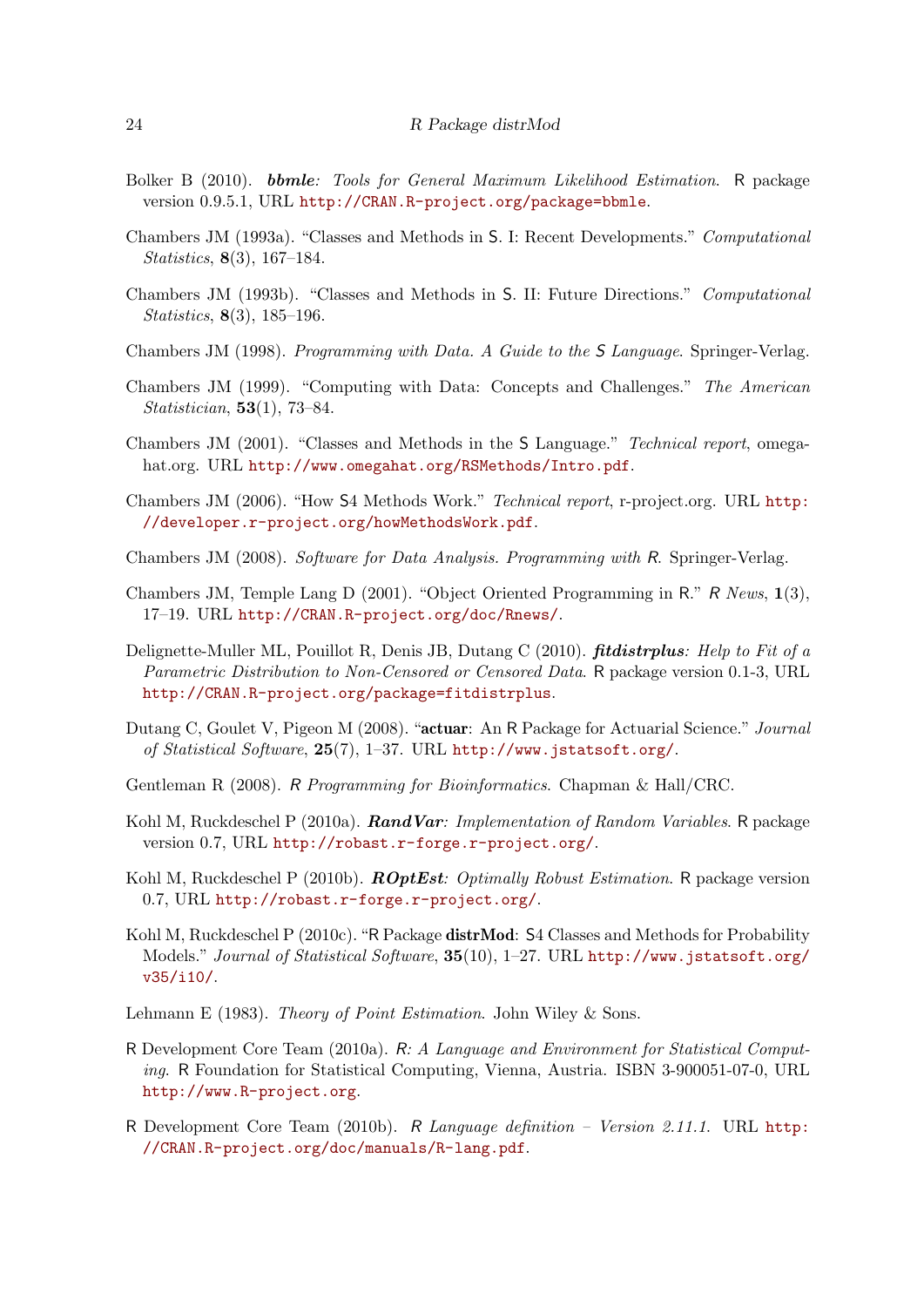<span id="page-24-5"></span>Rieder H (1994). Robust Asymptotic Statistics. Springer-Verlag.

- <span id="page-24-0"></span>Ruckdeschel P, Kohl M, Stabla T, Camphausen F (2006). "S4 Classes for Distributions." R  $News, 6(2), 2–6. URL http://CRAN.R-project.orgdoc/Rnews.$
- <span id="page-24-1"></span>Ruckdeschel P, Kohl M, Stabla T, Camphausen F (2010).  $S_4$  Classes for Distributions—a Manual for Packages distr, distr $Sim$ , distr $TEst$ , distr $Ex$ , distr $Mod$ , and distr $Teach$ . Vignette contained in package distrDoc, URL [http://CRAN.R-project.org/package=](http://CRAN.R-project.org/package=distrDoc) [distrDoc](http://CRAN.R-project.org/package=distrDoc).
- <span id="page-24-4"></span>Stroustrup B (1997). The  $C++$  Programming Language. Addison-Wesley, 3rd edition.
- <span id="page-24-3"></span>Theußl S, Zeileis A (2009). "Collaborative Software Development Using R-Forge." The R Journal, 1(1), 9–14. URL [http://journal.R-project.org/2009-1/RJournal\\_2009-1\\_](http://journal.R-project.org/2009-1/RJournal_2009-1_Theussl+Zeileis.pdf) [Theussl+Zeileis.pdf](http://journal.R-project.org/2009-1/RJournal_2009-1_Theussl+Zeileis.pdf).
- <span id="page-24-6"></span>Toomet O, Henningsen A (2010).  $maxLik:$  Maximum Likelihood Estimation. With contributions from Spencer Graves. R package version 0.7-2, URL [http://CRAN.R-project.org/](http://CRAN.R-project.org/package=maxLik) [package=maxLik](http://CRAN.R-project.org/package=maxLik).
- <span id="page-24-2"></span>Venables W, Ripley B (2002). Modern Applied Statistics with S. Springer-Verlag, 4th edition. URL <http://www.stats.ox.ac.uk/pub/MASS4>.

### A. Global options

<span id="page-24-7"></span>Analogously to the options command in R package base one may specify a number of global "constants" to be used within the package via distrModoptions/getdistrModOption. These include

- use.generalized.inverse.by.default which is a logical variable giving the default value for argument generalized of our method solve in package distrMod. This argument decides whether our method solve is to use generalized inverses if the original solve-method from package base fails. If the option is set to FALSE, in the case of failure, and unless argument generalized is not explicitly set to TRUE, solve will throw an error as is the base-method behavior. The default value of the option is TRUE.
- show.details controls the level of detail of method show for objects of the classes of the distr family of packages. Possible values are
	- "maximal": all information is shown
	- "minimal": only the most important information is shown
	- "medium": somewhere in the middle; see actual show-methods for details.

The default value is "maximal". For more details see Table [2.](#page-22-2)

# B. Following good programming practices

There are several new S4 classes in package **distrMod**. With respect to inspection and modification of the class slots we follow the suggestion of Section 3.4 in [Gentleman](#page-23-17) [\(2008\)](#page-23-17). That is,